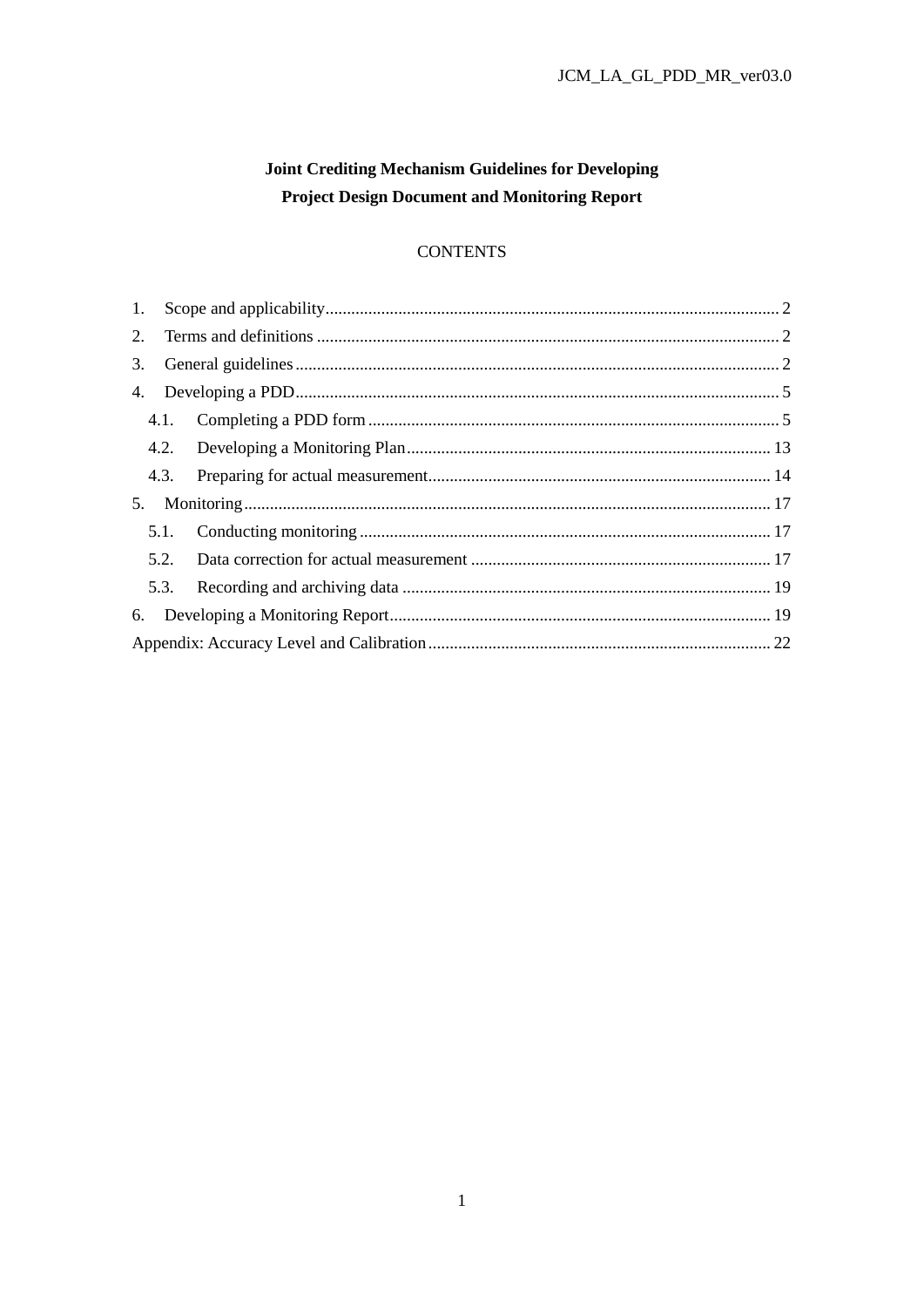## **1. Scope and applicability**

- 1. The "Joint Crediting Mechanism Guidelines for Developing Project Design Document and Monitoring Report" (hereinafter referred to as "these Guidelines") are intended to assist project participants in developing Joint Crediting Mechanism (hereinafter referred to as "JCM") project design document (hereinafter referred to as "PDD") and monitoring report.
- 2. These Guidelines describe standards which are requirements to be met, except guidance indicated with terms "should" and "may" as defined in paragraph 7 below.

#### **2. Terms and definitions**

- 3. "Project design document (PDD)" is prepared by the project participant of a JCM project and sets out in detail, in line with the JCM rules and guidelines, the JCM project which is to be realized.
- 4. "Monitoring" is collecting and archiving all relevant data necessary for estimating GHG emission that are significant and reasonably attributable to a registered JCM project.
- 5. "Monitoring plan" sets out the methodology to be used by project participants for the monitoring of, and by third-party entities for verification of the amount of GHG emission reductions achieved by the JCM project.
- 6. "Monitoring report" is prepared by a project participant and sets out the GHG emission reductions of an implemented registered JCM project for a particular monitoring period.
- 7. The following terms apply in these Guidelines:
	- (a) "Should" is used to indicate that among several possibilities, one course of action is recommended as particularly suitable;
	- (b) "May" is used to indicate what is permitted.
- 8. Terms in these Guidelines are defined in "JCM Glossary of Terms" available on the JCM website.

## **3. General guidelines**

- 9. When designing a proposed JCM project and developing a PDD and a monitoring report, project participants apply these Guidelines and the selected methodology(ies), which contain(s) approved methodology document(s) and Monitoring Spreadsheet(s).
- 10. The Monitoring Spreadsheet is provided as a part of each approved methodology and it consists of:
	- (a) Monitoring Plan Sheet (input sheet and calculation process sheet) which is used before validation for developing a monitoring plan and calculating emission reductions *ex ante*;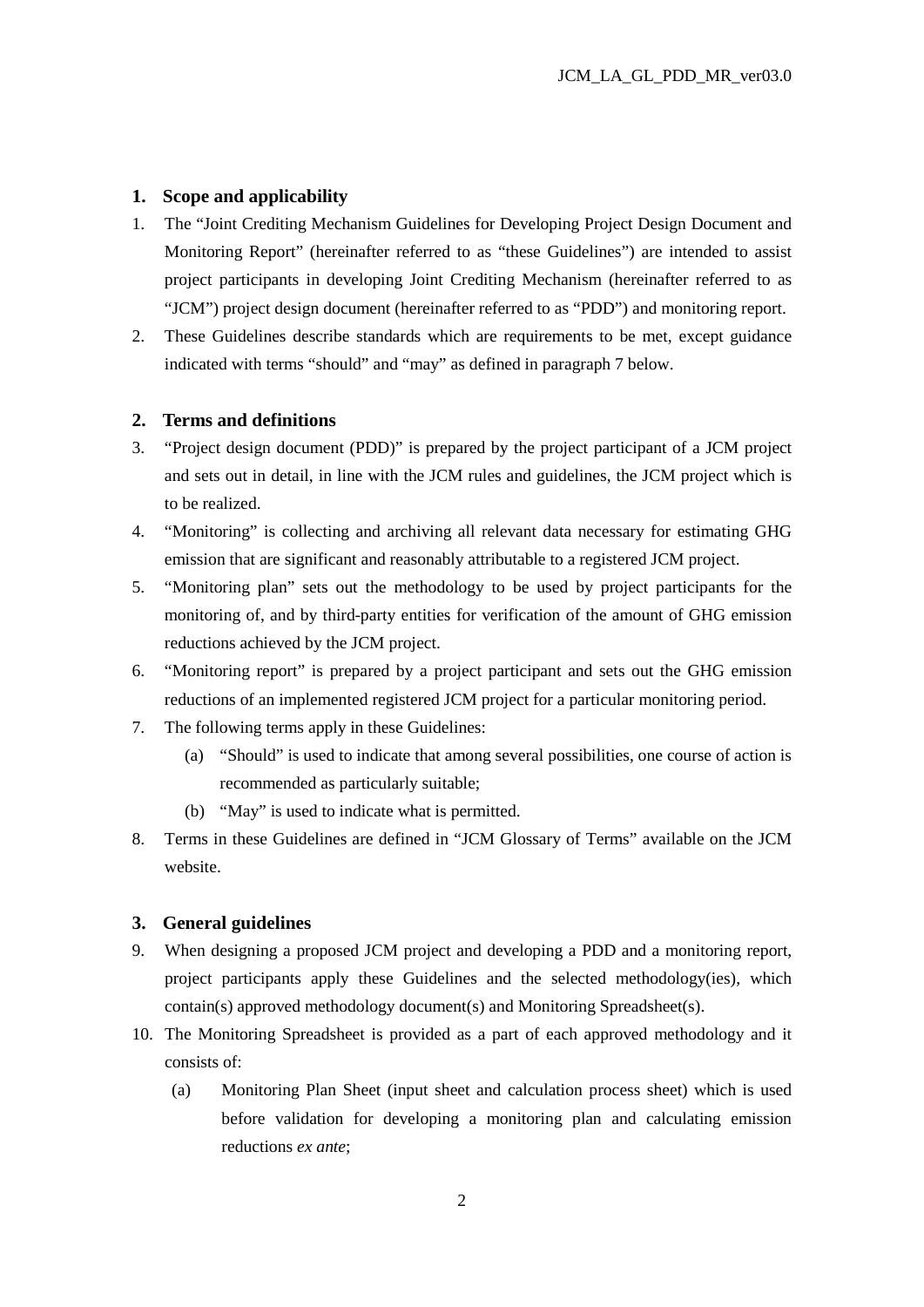- (b) Monitoring Structure Sheet which is used before validation for developing an operational and management structure to be implemented in order to conduct monitoring;
- (c) Monitoring Report Sheet (input sheet and calculation process sheet) which is used before verification for developing a monitoring report and calculating emission reductions *ex post*.
- 11. A PDD consists of a completed PDD form and monitoring plan using Monitoring Plan Sheet and Monitoring Structure Sheet. A monitoring report is completed by using Monitoring Report Sheet.
- 12. The project participants provide a description of the project that provides a comprehension of the nature of the project and its implementation.
- 13. The project participants monitor the registered JCM project and its emission reductions. The project participants establish and apply quality management procedures to manage data and information. The project participants should reduce, as far as is practical, uncertainties related to the quantification of emission reductions.
- 14. These Guidelines, the PDD form, and Monitoring Spreadsheet can be obtained electronically from the JCM website.
- 15. The Joint Committee may revise the PDD form and the Monitoring Spreadsheet if necessary.
- 16. The Monitoring Spreadsheet may be revised when the corresponding approved methodology is revised.
- 17. The PDD form and the Monitoring Spreadsheet are completed in English language.
- 18. The PDD form and the Monitoring Spreadsheet are not to be altered, that is, are to be completed without modifying its format, font, headings, except for those referred in paragraph 19 below.
- 19. Rows may be added to the table in the Annex of the PDD form.
- 20. Where a PDD contains information that the project participants wish to be treated as confidential or proprietary, the project participants are required to submit documentation in two versions:
	- (a) One version where all parts containing confidential or proprietary information are made illegible (e.g. by covering those parts with black ink or overwrite those parts with letters such as "XXX") so that the version can be made publicly available without displaying confidential or proprietary information;
	- (b) Another version containing all information that is to be treated as strictly confidential or proprietary by all parties handling this documentation (the third-party entities, the Joint Committee members, external experts).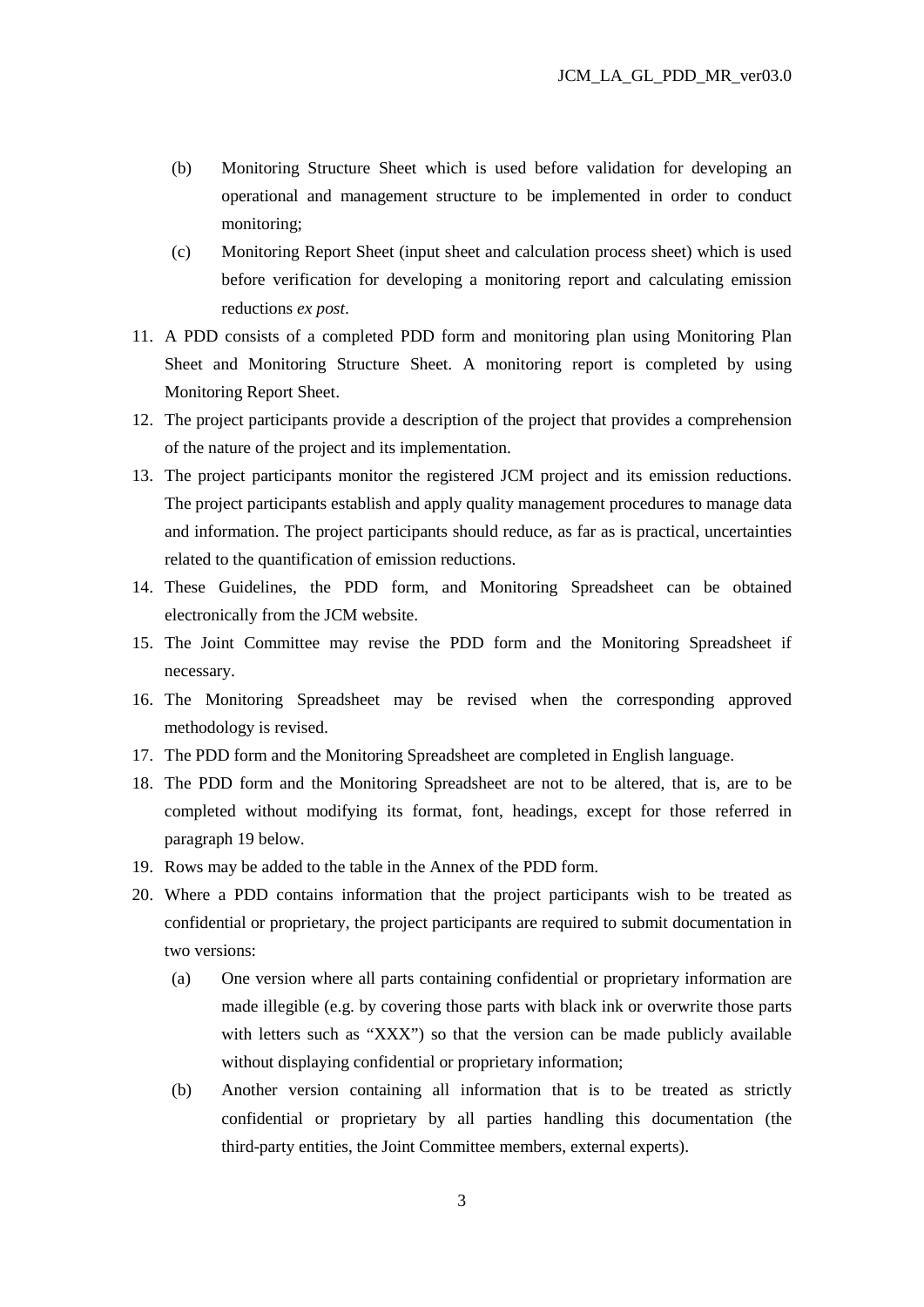- 21. Description related to application of the eligibility criteria and the environmental impact assessment is not considered confidential or proprietary.
- 22. The presentation of values in the PDD, including those used for the calculation of emission reductions, should be in international standard format e.g. 1,000 representing one thousand and 1.0 representing one. The units used should be accompanied by their equivalent S.I. units/norms (thousand/million) as part of the requirement to ensure transparency and clarity.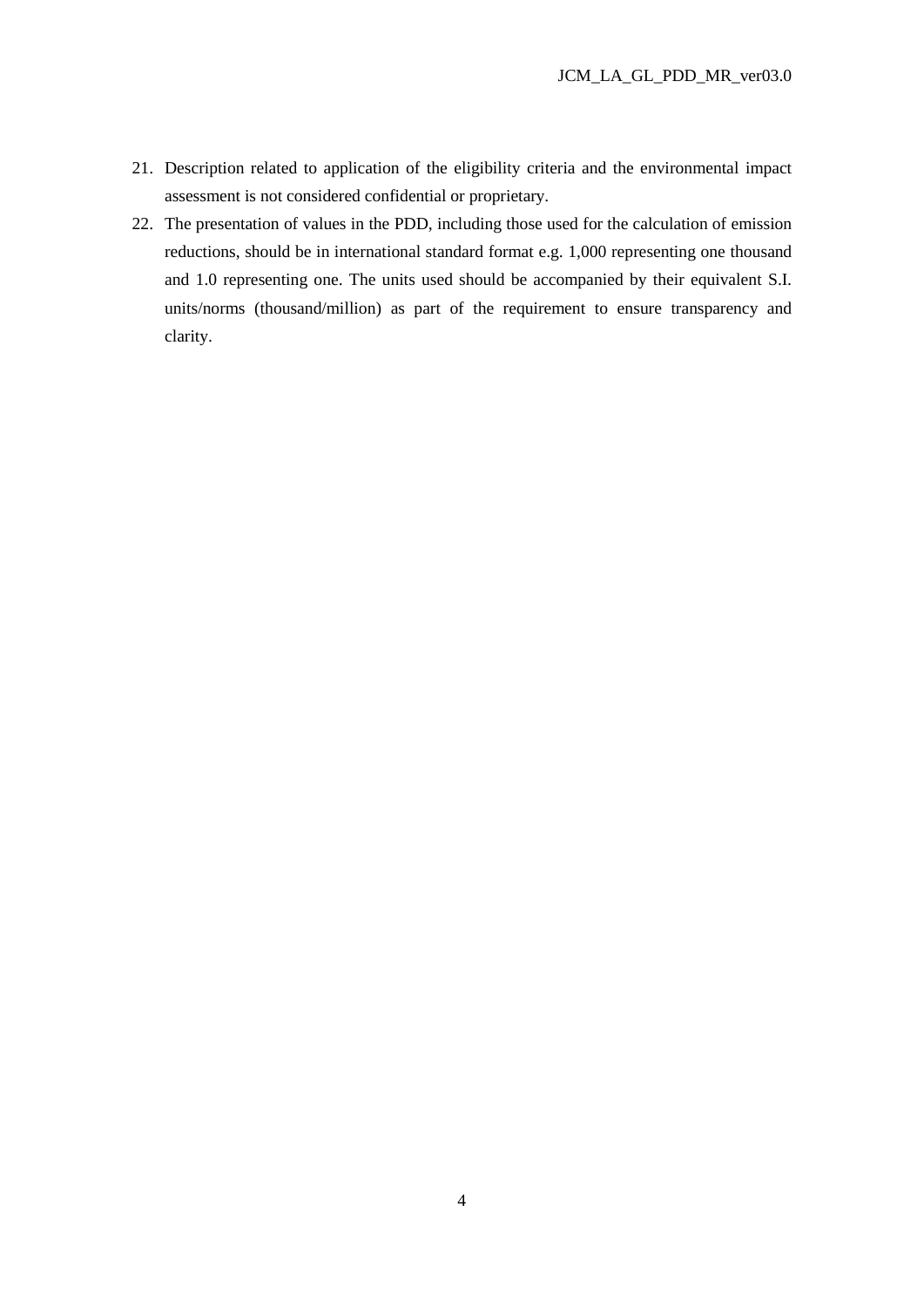# **4. Developing a PDD**

*In the following section, a hypothetical project is described in red color as an example to show how to fill in the PDD form, Monitoring Plan Sheet, and Monitoring Structure Sheet.* 

# **4.1. Completing a PDD form**

# **<Example of a completed PDD>**

# **A. Project description**

# A.1. Title of the JCM project

Energy Management System application for office buildings in the Lao People's Democratic Republic

*Please indicate technology(ies) applied as well as sector that the project is implemented.*

A.2. General description of project and applied technologies and/or measures

The proposed JCM project aims to improve electricity and fossil fuel consumption by introducing Energy Management System in existing buildings in the Lao People's Democratic Republic.

The key technology is to introduce optimum control and operation of buildings to achieve energy savings. Even without adopting facility investment measures such as replacement of existing facilities with more energy efficient ones, the optimum control and operation of building facilities can bring energy savings. Introducing Energy Management System will also lead to facility investment measures by analyzing facility energy consumptions.

The project covers 5 office buildings in "City X", the Lao People's Democratic Republic. Energy Management System will be introduced in all buildings. LED, high-efficient air conditioning and fan inverter control will be introduced as part of the project in particular buildings.

*Please include in the description:* 

*- The purpose of the project;* 

*- Explanation of how the proposed project reduces greenhouse gas emissions (i.e. what type* 

*of technology is being employed, what measures are conducted as part of the project, etc).*

A.3. Location of project, including coordinates

| The Lao People's Democratic Republic<br>$\mathcal{L}$ ountry |
|--------------------------------------------------------------|
|--------------------------------------------------------------|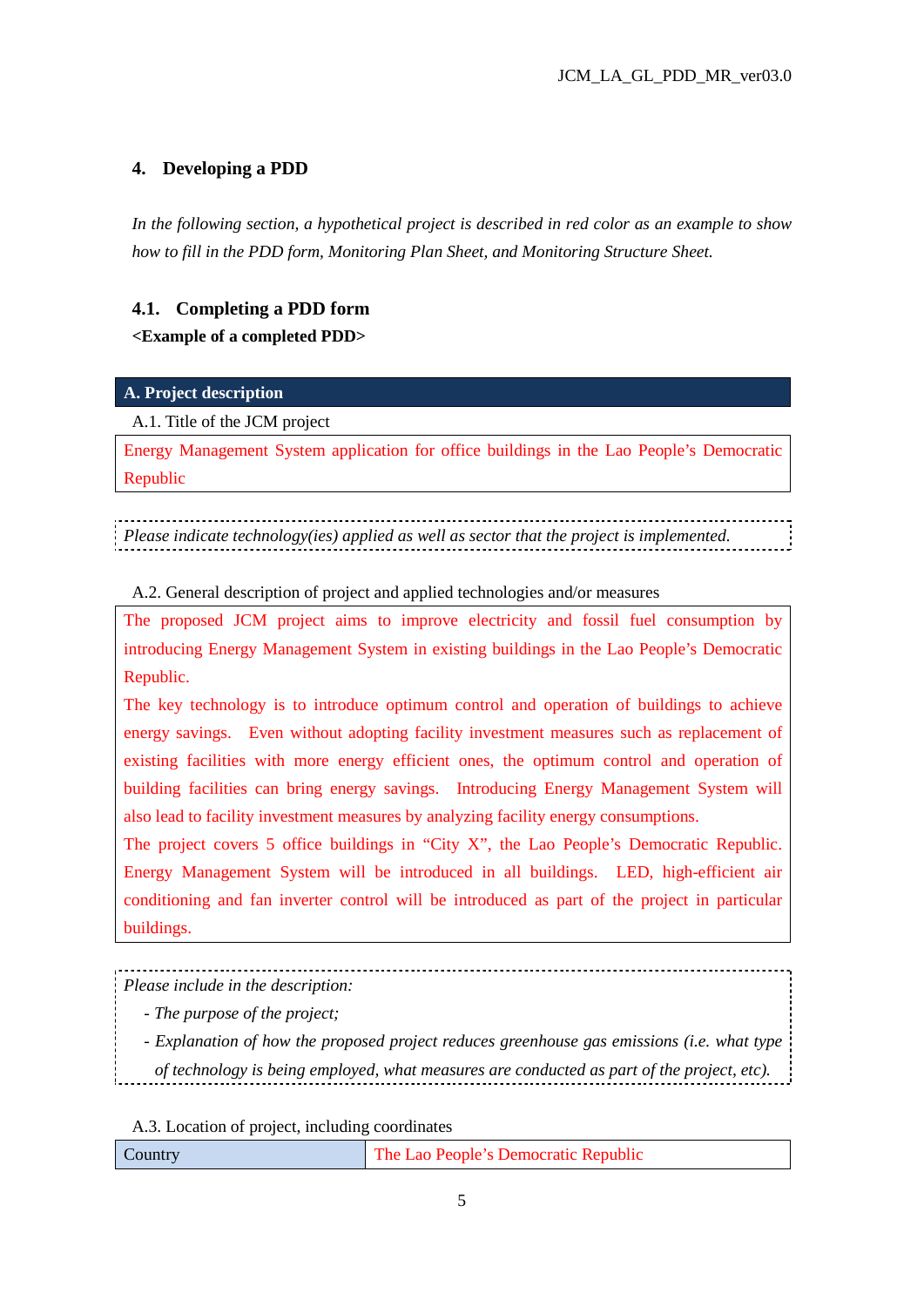| Region/State/Province etc.: | N/A                                                                                                                                                                                                                                                         |
|-----------------------------|-------------------------------------------------------------------------------------------------------------------------------------------------------------------------------------------------------------------------------------------------------------|
| City/Town/Community etc:    | "City $X$ "                                                                                                                                                                                                                                                 |
| Latitude, longitude         | Building 1: N $10^{\circ}$ 10' 00" and E $100^{\circ}$ 10' 00"<br>Building 2: N 10° 10' 10" and E 100°10' 10"<br>Building 3: N 10° 10' 20" and E 100°10' 20"<br>Building 4: N 10° 10' 30" and E 100° 10' 30"<br>Building 5: N 10° 10' 40" and E 100°10' 40" |

#### A.4. Name of project participants

| The<br>Lao<br>Democratic Republic | People's   Asia Pacific Buildings Holding Company Limited (Building 1, 2, 3)<br>Pacific Real Estate Company Limited (Building 4, 5) |  |
|-----------------------------------|-------------------------------------------------------------------------------------------------------------------------------------|--|
| Japan                             | Energy Management System Japan Ltd.                                                                                                 |  |

*Please name all project participants from the Lao People's Democratic Republic and Japan in corresponding cell.* . . . . . . . . . . . . . .

## A.5. Duration

| Starting date of project operation       | 01/04/2013 |
|------------------------------------------|------------|
| Expected operational lifetime of project | 10 years   |

*Please provide starting date in DD/MM/YYYY and operational lifetime in years and months. The starting date of a JCM project is the date on which the operation of a project begins. Expected operational lifetime may be explained with publicly available statistical data, reference data from similar projects, legal durable years, expert judgment, etc. Note: The start of operating date of the proposed JCM project does not predate January 1, 2013.* 

## A.6. Contribution from Japan

The state-of-the-art technology of building energy management system which has been developed by the Japanese project participant is introduced in the proposed project. The Japanese project participant transfers the technology through training to the Lao project participants.

The Japanese side provides financial support to the project.

*Please include explanation of how Japan contributes to implementation of the project (i.e. finance, technology, training, support for O&M, etc).*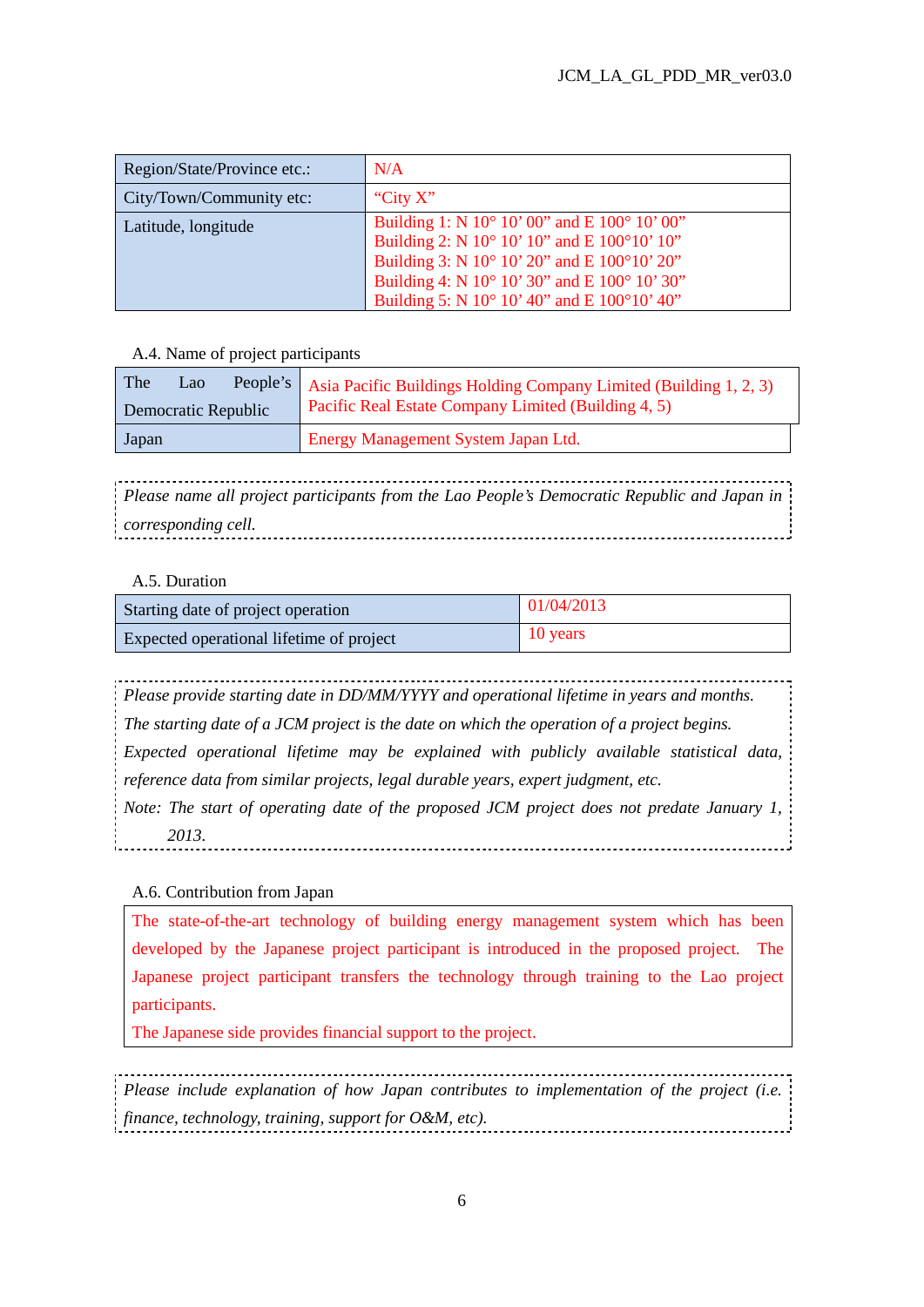#### **B. Application of an approved methodology(ies)**

| B.1. Selection of methodology(ies) |                     |  |  |  |
|------------------------------------|---------------------|--|--|--|
| Selected approved methodology No.  | <b>JCM_LA_AM001</b> |  |  |  |
| Version number                     | Ver. 01.0           |  |  |  |
| Selected approved methodology No.  | N/A                 |  |  |  |
| Version number                     | N/A                 |  |  |  |
| Selected approved methodology No.  | N/A                 |  |  |  |
| Version number                     | N/A                 |  |  |  |

*Please name approved methodology(ies) number and its version number applied to the proposed JCM project.*  ...................................

| Eligibility  | Descriptions specified in the                                                                                                                                                                                                         | Project information                                                                                                                                                                                                                                                   |  |
|--------------|---------------------------------------------------------------------------------------------------------------------------------------------------------------------------------------------------------------------------------------|-----------------------------------------------------------------------------------------------------------------------------------------------------------------------------------------------------------------------------------------------------------------------|--|
| criteria     | methodology                                                                                                                                                                                                                           |                                                                                                                                                                                                                                                                       |  |
| Criterion 1  | Energy Management System is<br>introduced in already existing<br>buildings.                                                                                                                                                           | All buildings covered in this project are<br>already existing ones in City X.                                                                                                                                                                                         |  |
| Criterion 2  | The operation and control of<br>equipment and facilities to reduce<br>energy consumption for indoor<br>environments is carried out by<br>Energy Management System itself,<br>not just upgrading equipments for<br>energy consumption. | Optimum control and operation of energy<br>consuming facilities will be introduced in<br>all buildings, which will achieve energy<br>savings. This is the key technology of<br>Energy Management System that has<br>been developed and good performances<br>in Japan. |  |
| Criterion 3  | Be able to identify all energy<br>consumption in the building $(s)$<br>having equipment controlled by<br><b>Energy Management System.</b>                                                                                             | Energy Management System is used to<br>monitor total energy consumptions in<br>each building.                                                                                                                                                                         |  |
| Criterion 4  | N/A                                                                                                                                                                                                                                   | N/A                                                                                                                                                                                                                                                                   |  |
| Criterion 5  | N/A                                                                                                                                                                                                                                   | N/A                                                                                                                                                                                                                                                                   |  |
| Criterion 6  | N/A                                                                                                                                                                                                                                   | N/A                                                                                                                                                                                                                                                                   |  |
| Criterion 7  | N/A                                                                                                                                                                                                                                   | N/A                                                                                                                                                                                                                                                                   |  |
| Criterion 8  | N/A                                                                                                                                                                                                                                   | N/A                                                                                                                                                                                                                                                                   |  |
| Criterion 9  | N/A                                                                                                                                                                                                                                   | N/A                                                                                                                                                                                                                                                                   |  |
| Criterion 10 | N/A                                                                                                                                                                                                                                   | N/A                                                                                                                                                                                                                                                                   |  |

#### B.2. Explanation of how the project meets eligibility criteria of the approved methodology

----------------------------------*Please copy all descriptions specified in the applied methodology for each criterion.*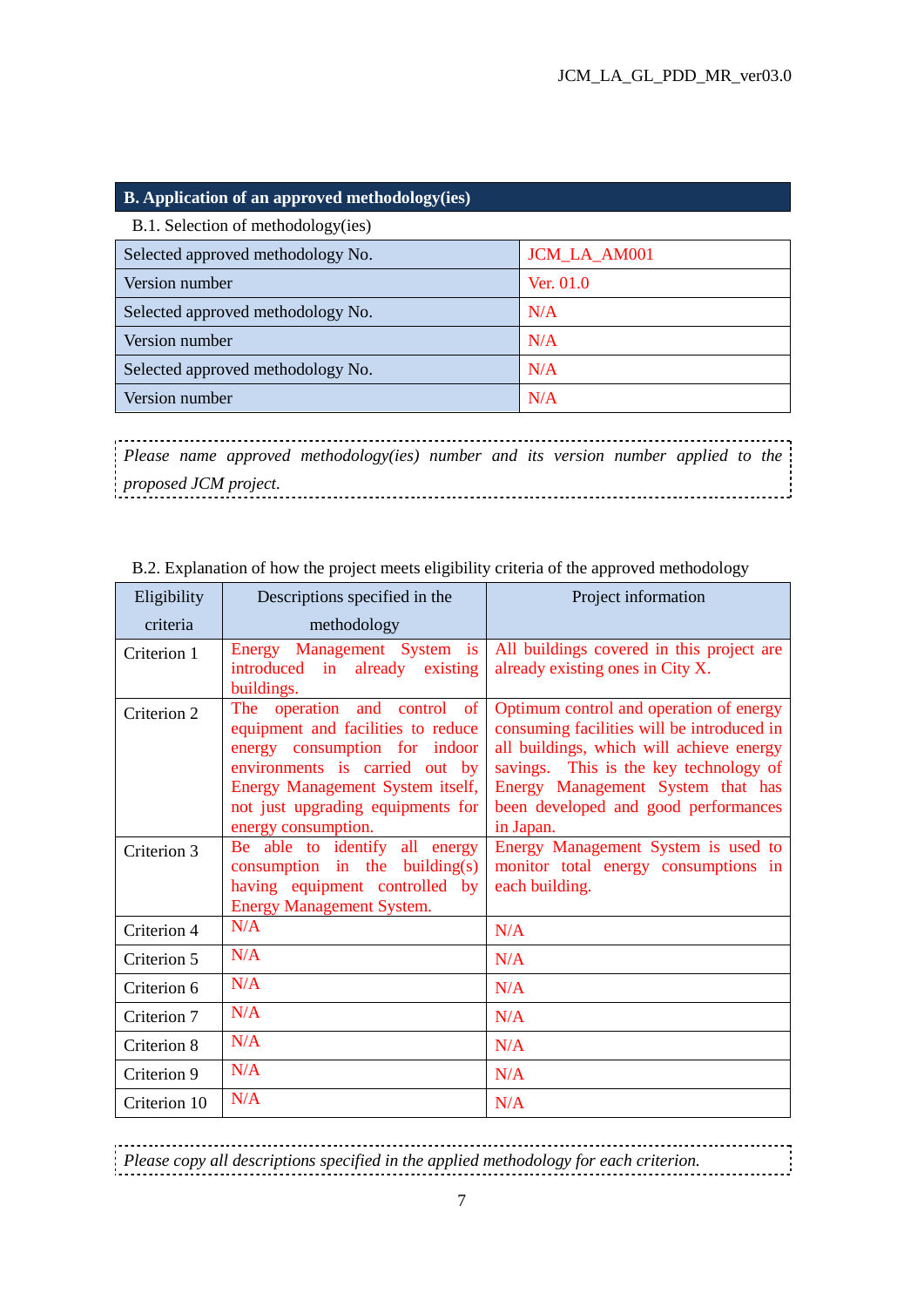-------------------*Then explain how the project meets each eligibility criterion with project detailed information.* 

#### **C. Calculation of emission reductions**

C.1. All emission sources and their associated greenhouse gases relevant to the JCM project

| <b>Emission sources</b>                    | GHG type        |  |  |  |
|--------------------------------------------|-----------------|--|--|--|
| Electricity consumption by lighting        | CO <sub>2</sub> |  |  |  |
| Electricity consumption by air conditioner | CO <sub>2</sub> |  |  |  |
| Diesel fuel consumption by boiler          | CO <sub>2</sub> |  |  |  |
| Electricity consumption by fan             | CO <sub>2</sub> |  |  |  |
| Electricity consumption by ICT equipments  | CO <sub>2</sub> |  |  |  |
| N/A                                        | N/A             |  |  |  |
| N/A                                        | N/A             |  |  |  |
| Project emissions                          |                 |  |  |  |
| <b>Emission sources</b>                    | GHG type        |  |  |  |
| Electricity consumption by lighting        | CO <sub>2</sub> |  |  |  |
|                                            |                 |  |  |  |
| Electricity consumption by air conditioner | CO <sub>2</sub> |  |  |  |
| Diesel fuel consumption by boiler          | CO <sub>2</sub> |  |  |  |
| Electricity consumption by fan             | CO <sub>2</sub> |  |  |  |
| Electricity consumption by ICT equipments  | CO <sub>2</sub> |  |  |  |
| N/A                                        | N/A             |  |  |  |

*Please list all emission sources and GHG types that are included in calculation of reference emissions and project emissions.* 

*Please indicate in the description of "emission sources":* 

*- Energy consumption facilities;* 

*- Energy type;* 

*For "GHG type" choose from CO2, CH4, N2O, HFCs, PFCs, SF6, and NF3.* 

*If the project involves more than one component, a separate table is to be provided in the Annex for each component or each approved methodology that is applied.* 

C.2. Figure of all emission sources and monitoring points relevant to the JCM project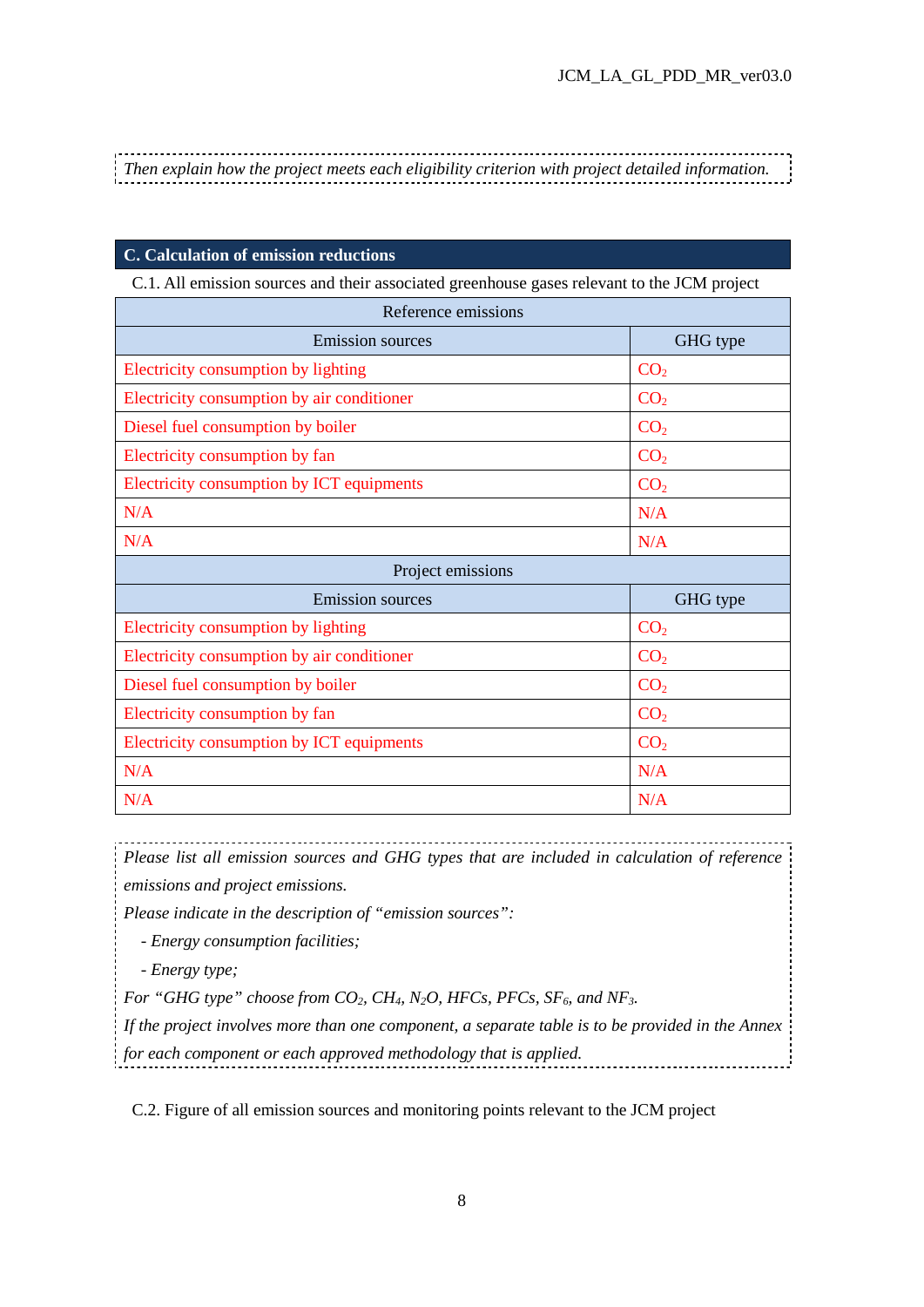

*Please illustrate and describe all emission sources relevant to the project. Please also indicate all monitoring points for measurement\* with types of equipments to be installed for the proposed project in the figure. Each monitoring point for measurement should be indicated with monitoring point number(s) corresponding to the number of parameter listed in the Monitoring Plan Sheet.* 

*In selecting a monitoring point for measurement, the project participants should select the most suitable position in order to collect the accurate data. In many cases, the monitoring point for measurement corresponds to the position of the measuring equipment, however, when the amount of transaction is used to collect activity data, the receiving inlet of fuel at the factory/place of business operations such as a fuel tank serves as monitoring point. In addition, it is not always necessary for the emission source to correspond to the monitoring point in a one-to-one manner. It is possible to monitor the activity data of two or more sources at a point; it is also possible to monitor the activity data of one source at two or more points. In either case, monitoring points for measurements should be decided to increase the accuracy of measurement.* 

*\* If monitoring option B or C as referred to paragraph 25(b) is selected.*

| Year | Estimated             | Reference   Estimated          | Emission<br>Project   Estimated |
|------|-----------------------|--------------------------------|---------------------------------|
|      | emissions ( $tCO2e$ ) | Emissions (tCO <sub>2</sub> e) | Reductions (tCO <sub>2</sub> e) |
| 2013 | 10,000                | 9,000                          | 1,000                           |
| 2014 | 11,000                | 9,500                          | 1,500                           |

|  | C.3. Estimated emissions reductions in each year |  |
|--|--------------------------------------------------|--|
|  |                                                  |  |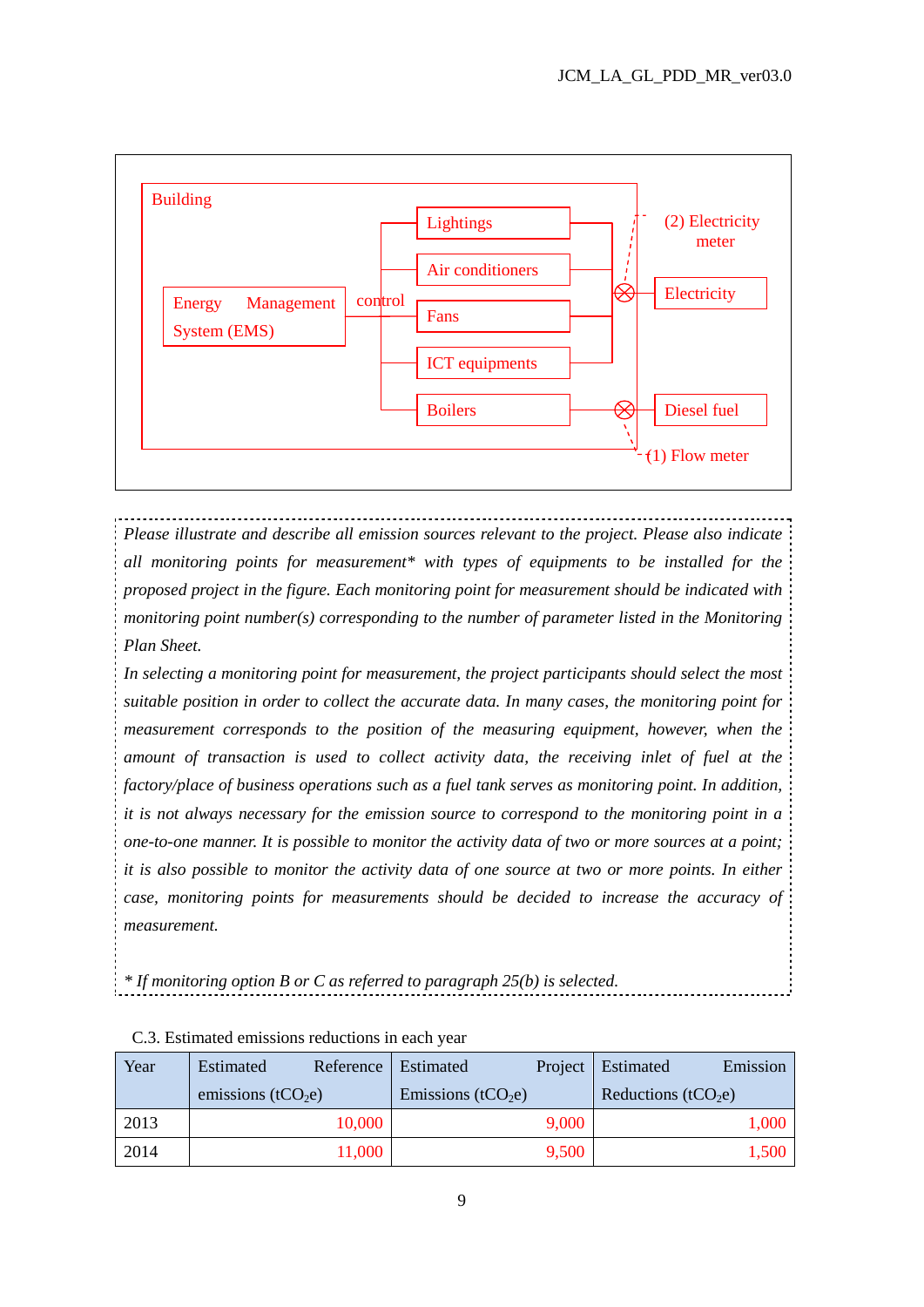| 2015            | 11,000 | 9,000 | 2,000  |
|-----------------|--------|-------|--------|
| 2016            | 11,000 | 9,000 | 2,000  |
| 2017            | 11,000 | 9,000 | 2,000  |
| 2018            | 11,000 | 9,000 | 2,000  |
| 2019            | 11,000 | 9,000 | 2,000  |
| 2020            | 11,000 | 9,000 | 2,000  |
| 2021            | 11,000 | 9,000 | 2,000  |
| 2022            | 11,000 | 9,000 | 2,000  |
| 2023            | 11,000 | 9,000 | 2,000  |
| 2024            | 11,000 | 9,000 | 2,000  |
| 2025            | 11,000 | 9,000 | 2,000  |
| 2026            | 11,000 | 9,000 | 2,000  |
| 2027            | 11,000 | 9,000 | 2,000  |
| 2028            | 11,000 | 9,000 | 2,000  |
| 2029            | 11,000 | 9,000 | 2,000  |
| 2030            | 11,000 | 9,000 | 2,000  |
| Total $(tCO2e)$ |        |       | 34,500 |

*Please summarize the results of the ex-ante estimation of emission reductions for all years of the period, using the table above. If the project activity involves more than one component, only the table showing the aggregate emission reductions of the project is provided in this section. Separate tables for each component or each approved methodology that is applied are provided in Annex.* 

| D. Environmental impact assessment |  |
|------------------------------------|--|
|                                    |  |

Legal requirement of environmental impact assessment for the proposed project NO

*Please select YES or NO depending on whether the proposed project is subject to an environmental impacts assessment according to national or local regulations. If the project participant selects YES, the conclusions of environmental assessment are attached.*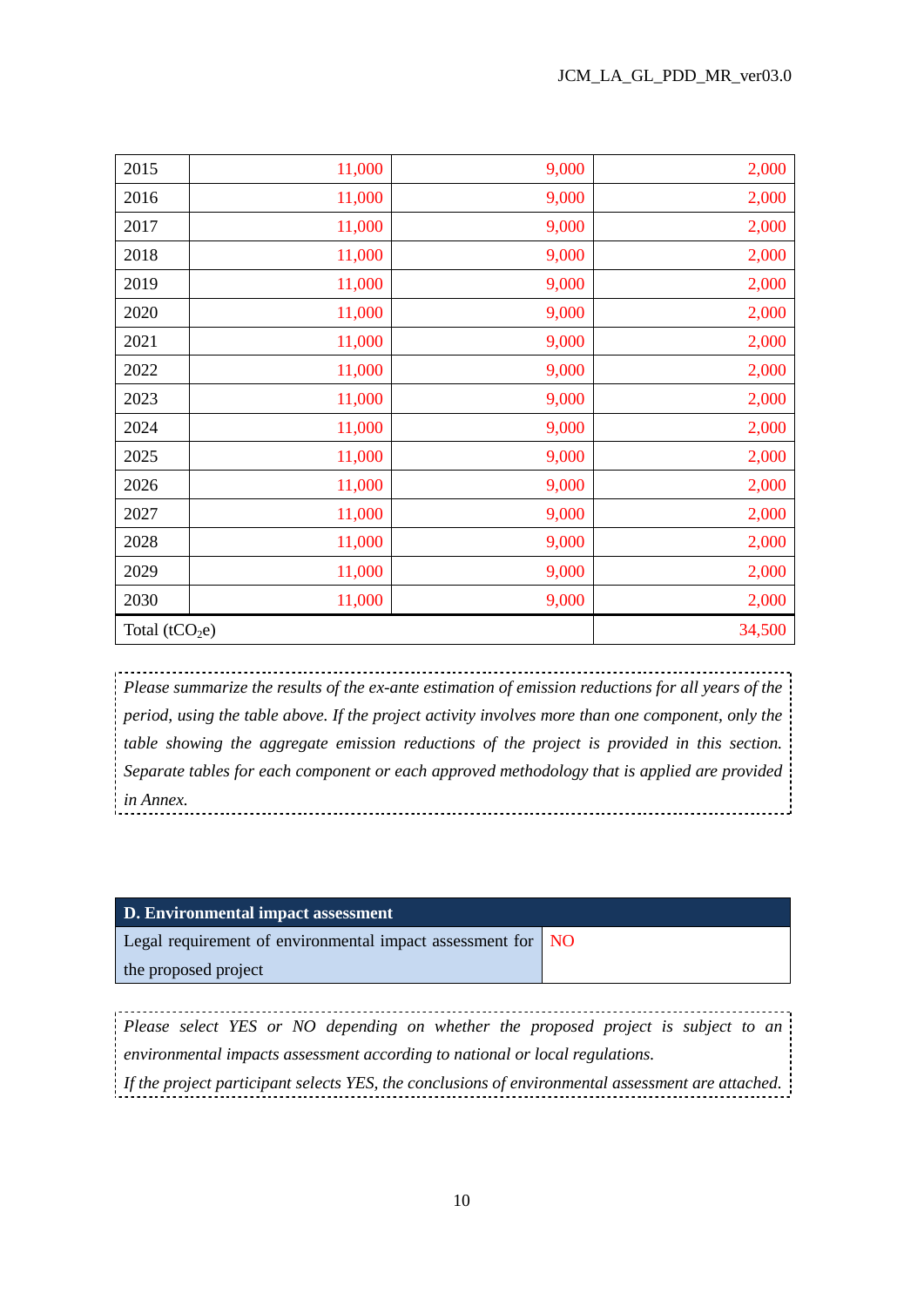## **E. Local stakeholder consultation**

E.1. Solicitation of comments from local stakeholders

…The project participants posted notices regarding the stakeholders' meeting two weeks prior to the meeting. To complement the process, the project participants also sent out email invitations on XX/XX/2013 to tenants in the same office building as the project location. The stakeholders' meeting was held on YY/XX/2013 during 10:00-12:00 hours at the office building of the project site.

*Please describe the process by which comments from local stakeholders have been invited for the proposed project.* 

| <b>Stakeholders</b> | Comments received                  | Consideration of comments received         |
|---------------------|------------------------------------|--------------------------------------------|
| Tenant " $A$ " in   | Please inform how to engage in the | Energy saving measures on which            |
| project  <br>the    | energy saving project.             | work have<br>been<br><b>tenants</b><br>can |
| buildings "B"       |                                    | introduced<br>the<br>stakeholder<br>at     |
|                     |                                    | meeting. Brochure for energy               |
|                     |                                    | saving measures has been distributed       |
|                     |                                    | to all tenants in the project buildings.   |
| Local authority     | Such energy efficiency improvement | No action is needed.                       |
|                     | comply with<br>measures<br>energy  |                                            |
|                     | policies in the Lao<br>People's    |                                            |
|                     | Democratic Republic and are very   |                                            |
|                     | much encouraged.                   |                                            |
| N/A                 | N/A                                | N/A                                        |
| N/A                 | N/A                                | N/A                                        |
| N/A                 | N/A                                | N/A                                        |
| N/A                 | N/A                                | N/A                                        |
| N/A                 | N/A                                | N/A                                        |

E.2. Summary of comments received and their consideration

*Please identify stakeholders that have made comments and provide a summary of these comments.* 

*Please explain how due account have been taken of comments received.* 

**F. References**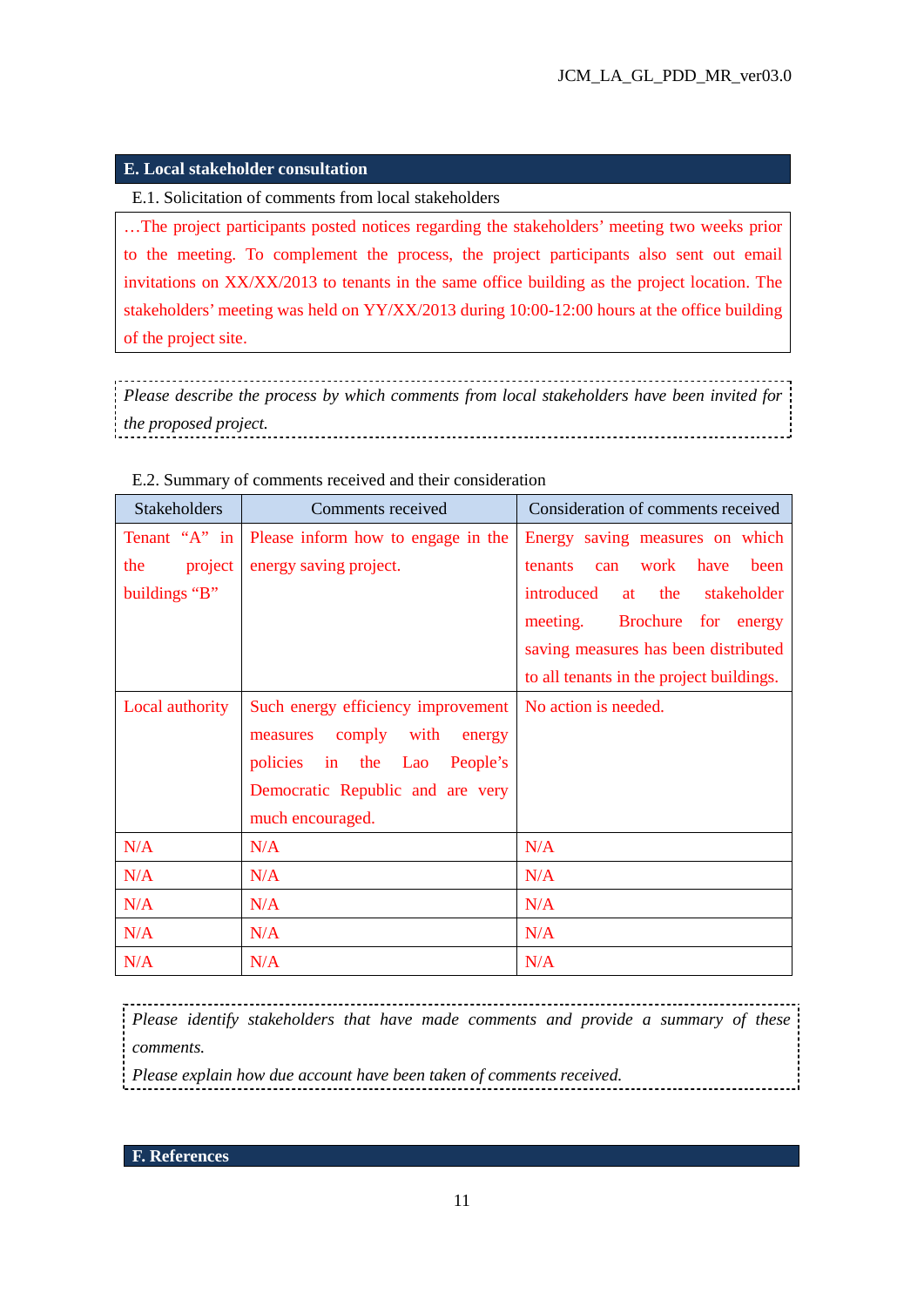Energy Statistics 2010

Energy Conservation and Promotion Act

Reference lists to support descriptions in the PDD, if any.

**Annex** 

*Please provide separate tables for section C.1 and C.3 and further information related to other sections, if necessary.*  

| <b>Revision history of PDD</b> |            |                      |  |  |  |  |  |
|--------------------------------|------------|----------------------|--|--|--|--|--|
| Version                        | Date       | Contents revised     |  |  |  |  |  |
| 01.0                           | 01/04/2013 | <b>First edition</b> |  |  |  |  |  |
|                                |            |                      |  |  |  |  |  |
|                                |            |                      |  |  |  |  |  |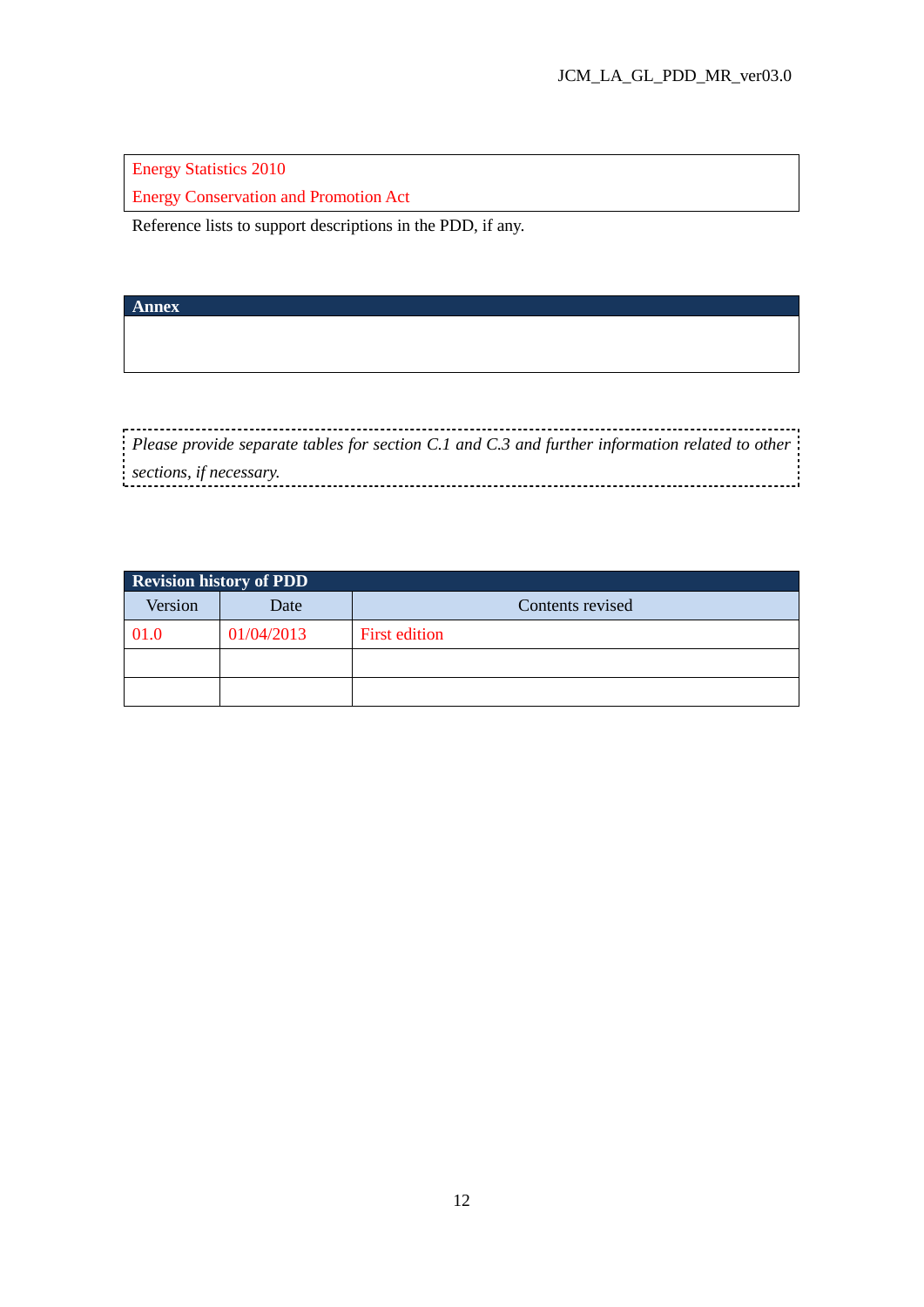#### **4.2. Developing a Monitoring Plan**

- 23. Project participants develop before validation a monitoring plan using Monitoring Plan Sheet and Monitoring Structure Sheet in the corresponding Monitoring Spreadsheet of the methodology applied.
- 24. Project participants input estimated values for each parameter in the Monitoring Plan Sheet including those fixed ex ante for parameters not to be monitored.
- 25. Project participants also describe the following items for each parameter specified in the Monitoring Plan Sheet in line with the applied methodology(ies). Project participants may add detailed information specific to the proposed project to the contents given in the applied methodology.
	- (a) Estimated values: Provide the estimated values of the parameter for the purpose of calculating emission reductions *ex ante*;
	- (b) Monitoring option: Select an option from below;
		- (i) Option A: Based on public data which is measured by entities other than the project participants (Data used: publicly recognized data such as statistical data and specifications);
		- (ii) Option B: Based on the amount of transaction which is measured directly using measuring equipments (Data used: commercial evidence such as invoices);
		- (iii) Option C: Based on the actual measurement using measuring equipments (Data used: measured values).
	- (c) Source of data: Provide the source of data used or to be used. Clearly indicate the type of data source (e.g. logbooks, daily records, surveys, etc.) and spatial level of data (e.g. local, regional, national, international), if applicable;
	- (d) Measurement methods and procedures: Describe how the parameters are to be measured/calculated including Quality Assurance/Quality Control (hereinafter referred to as "QA/QC") procedures applied. If the parameter will be measured, describe the equipments to be used to measure it, including details on accuracy level, and calibration information (frequency, date of calibration and validity) in line with section 4.3 below;
	- (e) Monitoring frequency: Describe the monitoring frequency (e.g. continuously, annually).
- 26. The project participants ensure that data monitored and required for verification and issuance be kept and archived electronically for two years after the final issuance of credits.
- 27. In the Monitoring Structure Sheet, the project participants describe the operational and management structure to be implemented in order to conduct monitoring. The project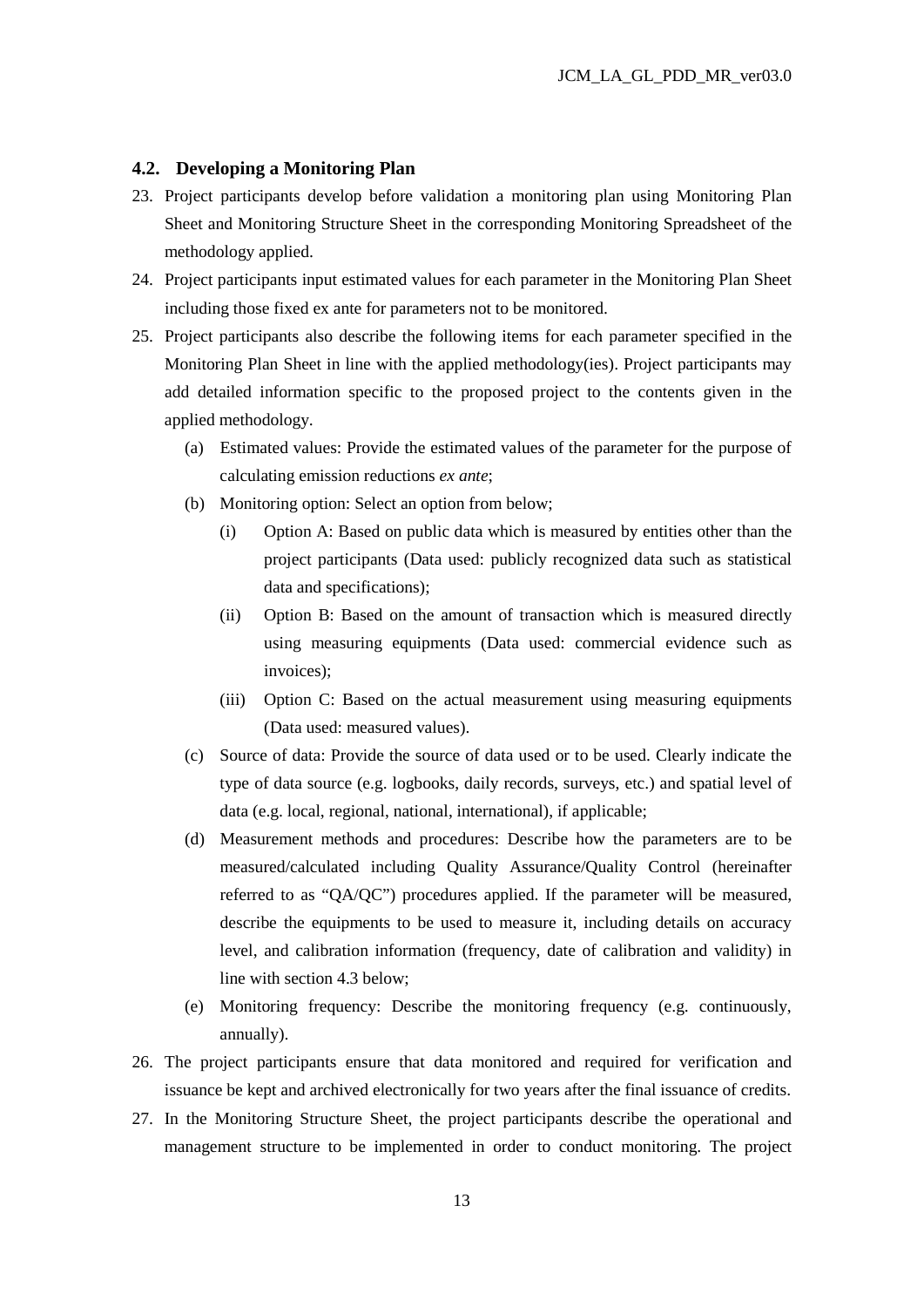participants establish and clearly indicate the roles and responsibilities of personnel, institutional arrangements, and procedures for data collection, archiving and reporting.

- 28. The project participants appoint a person who is responsible for overall monitoring activity including preparation of the monitoring report, and managing and archiving of data. The responsible person for monitoring:
	- (a) Ensures the quality of the monitoring report and the structure and procedure for producing such a document;
	- (b) Appoints a person(s) responsible for managing monitoring points, when necessary, to collect data and maintain and control measuring instruments (including calibration/regular inspection) at monitoring points.

#### **4.3. Preparing for actual measurement**

- 29. For monitoring of parameters under Option C (i.e. parameters monitored through actual measurement), the project participants determine the frequency of calibration following the paragraphs 30, 31 and 32 below, unless otherwise stated in the applied methodology, and describe the frequency in the Monitoring Plan Sheet in line with paragraph 25(d).
- 30. The project participants confirm whether national laws and regulations on measurement exist for parameters under Option C.
- 31. Regarding parameters for which corresponding national laws and regulations on measurement exist, measuring equipments for those parameters are to be calibrated and/or qualified in accordance with the laws and regulations.
- 32. Regarding parameters for which national laws and regulations on measurement do not exist, measuring equipments are to be calibrated in line with international standards or manufacturers' specification.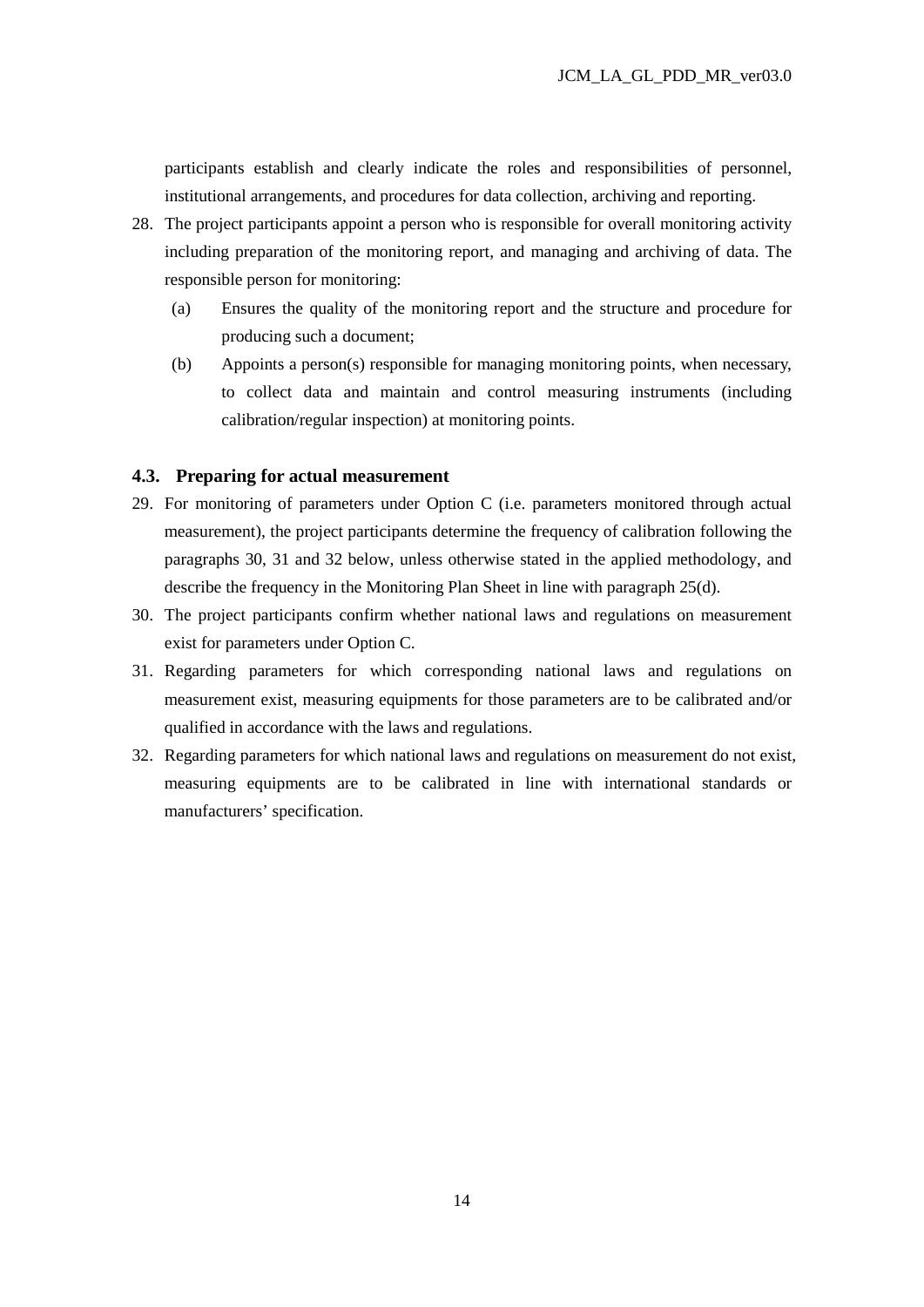# JCM\_LA\_GL\_PDD\_MR\_ver03.0

# **<Example of a Monitoring Plan Sheet (Input Sheet)>**

Monitoring Spreadsheet:JCM\_LA\_AM001\_ver01.0

#### **Monitoring Plan Sheet (input sheet) [Attachment to Project Design Document]**

| (a)                            | (b)                     | (c)                                                                | (d)                               | (e)                             | (f)                         | (g)              | (h)                                                                                                                                                                                                                                                                                                                                                   | (i)                            | (i)               |
|--------------------------------|-------------------------|--------------------------------------------------------------------|-----------------------------------|---------------------------------|-----------------------------|------------------|-------------------------------------------------------------------------------------------------------------------------------------------------------------------------------------------------------------------------------------------------------------------------------------------------------------------------------------------------------|--------------------------------|-------------------|
| <b>Monitoring</b><br>point No. | <b>Parameters</b>       | <b>Description of data</b>                                         | <b>Estimated</b><br><b>Values</b> | <b>Units</b>                    | <b>Monitoring</b><br>option | Source of data   | <b>Measurement methods and procedures</b>                                                                                                                                                                                                                                                                                                             | <b>Monitoring</b><br>frequency | Other<br>comments |
| (1)                            | $ {\sf PFC}_{\sf D.D} $ | Project diesel fuel<br>consumption during the<br>$ $ period $\rho$ | 5,000 kl/p                        |                                 | <b>Option B</b>             | purchase records | Collecting purchase amount from retailer invoices and<br>inputting to a spreadsheet manually<br>- Project deputy managers double check the input data with<br>invoices every 6 months                                                                                                                                                                 | once a month                   |                   |
| (2)                            | PEC <sub>p</sub>        | Project electricity<br>consumption during the<br> period p         |                                   | 10,000 MWh/p                    | <b>Option C</b>             | monitored data   | Collecting electricity consumption data with<br>validated/calibrated electricity monitoring devices and<br>inputting to a spreadsheet electrically<br>- Verified monitoring devices are installed and they are<br>calibrated once a year.<br>- Verification and calibration shall meet international<br>standard on corresponding monitoring devices. | continuous                     |                   |
| (3)                            | $PFC_{L,p}$             | <b>Project LPG consumption</b><br>during the period $p$            |                                   | 0 t/p                           | IN/A                        | N/A              | N/A                                                                                                                                                                                                                                                                                                                                                   | IN/A                           | N/A               |
| (4)                            | $ {\sf PFC}_{\sf N,p} $ | Project natural gas<br>consumption during the<br> period p         |                                   | $0 1000$ Nm <sup>3</sup> /p N/A |                             | N/A              | N/A                                                                                                                                                                                                                                                                                                                                                   | <b>N/A</b>                     | N/A               |
| (5)                            | $PFC_{K,p}$             | Project kerosene<br>consumption during the<br>period p             |                                   | 0 kl/p                          | IN/A                        | N/A              | N/A                                                                                                                                                                                                                                                                                                                                                   | IN/A                           | N/A               |

#### **Table 1: Parameters to be monitored** *ex post*

#### **Table 2: Project-specific parameters to be fixed** *ex ante*

| (a)                   | (b)                                                                                               | (c)                               | (d)          | (e)                                                                                                                                                                                                                                                          | (f)                   |
|-----------------------|---------------------------------------------------------------------------------------------------|-----------------------------------|--------------|--------------------------------------------------------------------------------------------------------------------------------------------------------------------------------------------------------------------------------------------------------------|-----------------------|
| <b>Parameters</b>     | <b>Description of data</b>                                                                        | <b>Estimated</b><br><b>Values</b> | <b>Units</b> | Source of data                                                                                                                                                                                                                                               | <b>Other comments</b> |
| EER <sub>office</sub> | Percentage of improvement in energy<br>consumption efficiency for [Office Building]<br>using BEMS | $22\frac{9}{6}$                   |              | Past records of 30 similar size office buildings for the period of 2008-2012 measured by the<br>project participant, BEMS provider.<br>Data set of each building has the data of before and after BEMS implementation at least for<br>one year respectively. |                       |

#### **Table3:** *Ex-ante* **estimation of CO2 emission reductions**

| CO <sub>2</sub> emission reductions | Units                       |
|-------------------------------------|-----------------------------|
|                                     | $1,945$ tCO <sub>2</sub> /p |

#### **[Monitoring option]**

| Option $A$ | Based on public data which is measured by entities other than the project participants (Data used: publicly recognized data such as statistical data and specifications) |
|------------|--------------------------------------------------------------------------------------------------------------------------------------------------------------------------|
| Option F   | Based on the amount of transaction which is measured directly using measuring equipments (Data used: commercial evidence such as invoices)                               |
| Option C   | (Based on the actual measurement using measuring equipments (Data used: measured values)                                                                                 |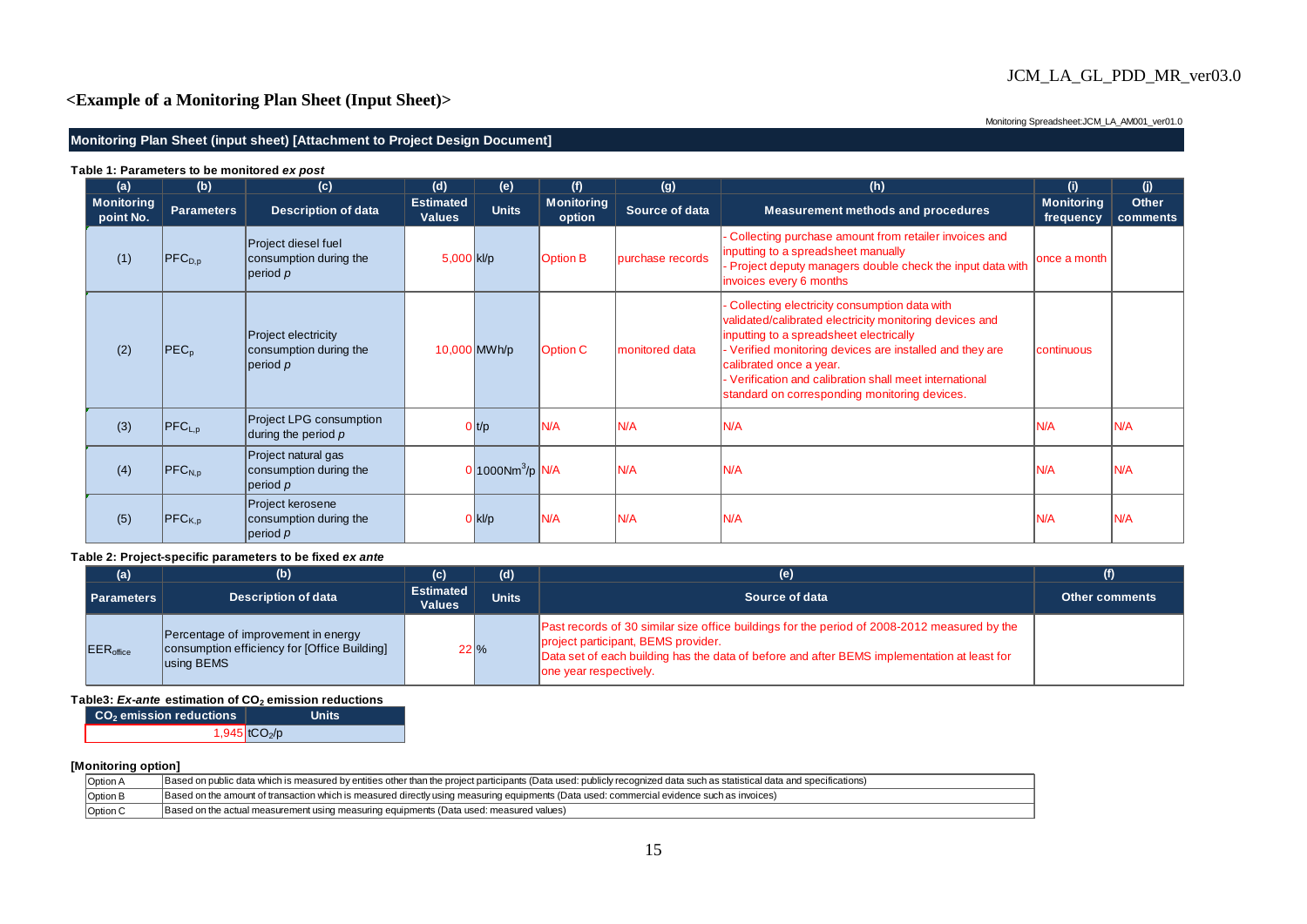# **<Example of a Monitoring Structure Sheet>**

Monitoring Spreadsheet:JCM\_LA\_AM001\_ver01.0

# **Monitoring Structure Sheet [Attachment to Project Design Document]**

| <b>Responsible personnel</b>   | <b>Role</b>                                                                                                                                                                       |
|--------------------------------|-----------------------------------------------------------------------------------------------------------------------------------------------------------------------------------|
| <b>Project Manager</b>         | Responsible for project planning, implementation,<br>monitoring results and reporting.                                                                                            |
| <b>Project Deputy Managers</b> | Appointed to be in charge of approving the archived<br>data after being checked and corrected when<br>necessary.                                                                  |
| <b>Facility Managers</b>       | Appointed to be in charge of monitoring procedure<br>(data collection and storage), including monitoring<br>equipments and calibrations, and training of monitoring<br>personnel. |
| <b>Operators</b>               | Appointed to be in charge of checking the archived data<br>for irregularity and lack.                                                                                             |
| N/A                            | N/A                                                                                                                                                                               |
| N/A                            | N/A                                                                                                                                                                               |
| N/A                            | N/A                                                                                                                                                                               |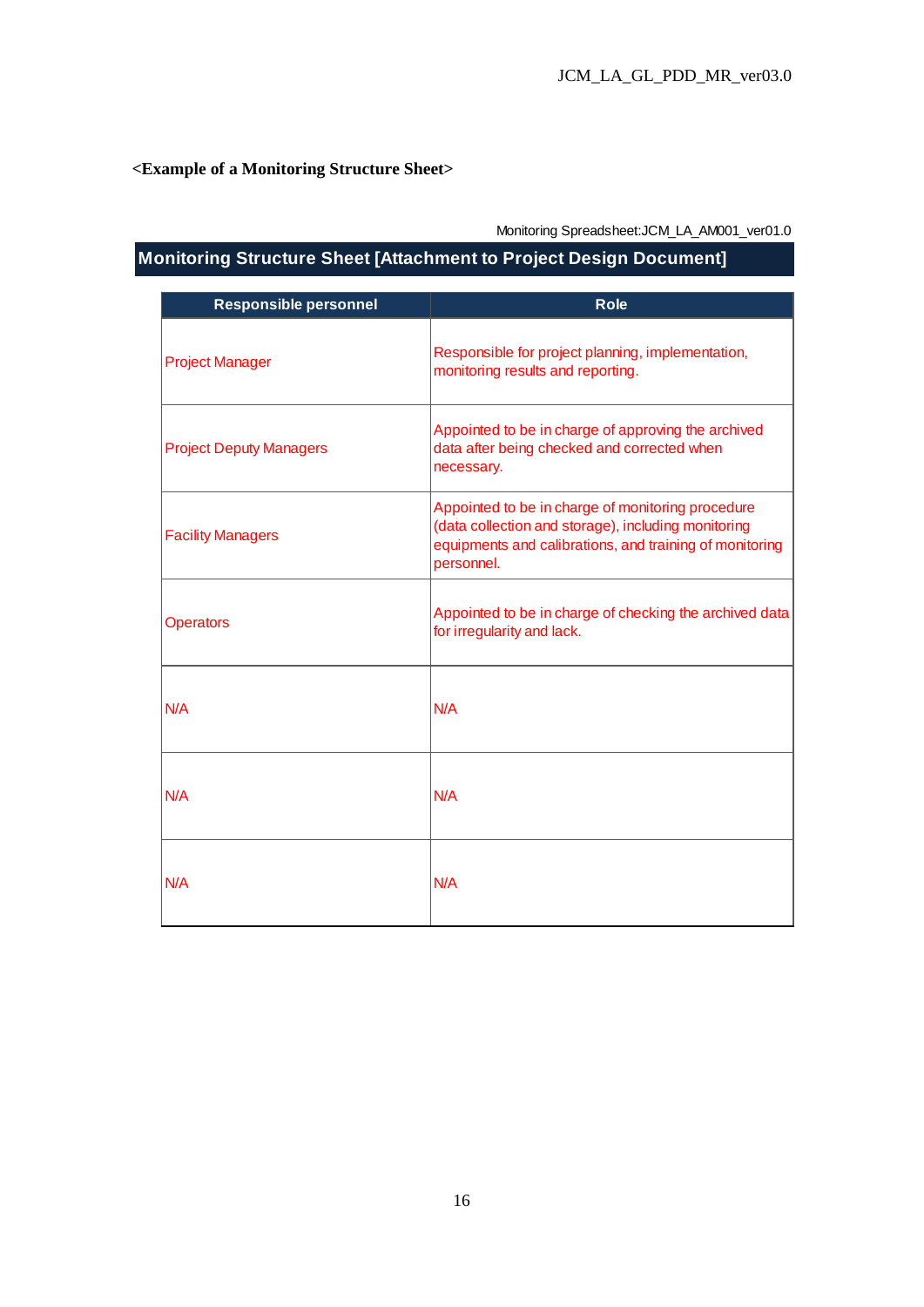#### **5. Monitoring**

## **5.1. Conducting monitoring**

33. Project participants conduct monitoring in line with the monitoring plan of the registered PDD.

#### **5.2. Data correction for actual measurement**

- 34. For monitoring of parameters under Option C (i.e. parameters monitored through actual measurement), the project participants calibrate measuring equipments as per the monitoring plan.
- 35. The project participants determine the necessity for data correction in calculation of emission reductions following the decision tree shown in Figure 1 below.
- 36. Regarding parameters for which corresponding national laws and regulations on measurement exist, the project participants:
	- (a) Apply measured values (uncorrected values) to those parameters in calculation of emission reductions, if measuring equipments are calibrated and/or qualified in accordance with the national laws and regulations on measurement;
	- (b) Do not apply measured values in calculation of emission reductions for that monitoring period, if measuring equipments are not calibrated and/or qualified in accordance with the national laws and regulations on measurement.
- 37. Regarding parameters for which national laws and regulations on measurement do not exist, the project participants check whether the instrumental errors identified in the calibration test stay within the required level of accuracy (i.e. ±5%).
- 38. For parameters described in paragraph 37, if measuring equipments are calibrated in line with the monitoring plan, the project participants:
	- (a) Apply measured values (uncorrected values) to those parameters in calculation of emission reductions, where the instrumental errors of the measuring equipments stay within  $\pm 5\%$ ;
	- (b) Correct measured values by applying the difference resulted from the instrumental error and required level of accuracy to the measured values during the period between the date of the previous calibration and the concerned calibration, in line with the Appendix to these Guidelines, and apply the corrected values to those parameters in calculation of emission reductions, where the instrumental errors of the measuring equipments do not stay within  $\pm 5\%$ .
- 39. For parameters described in paragraph 37, if measuring equipments are not calibrated in line with the monitoring plan, but calibration is implemented after the scheduled date, the project participants: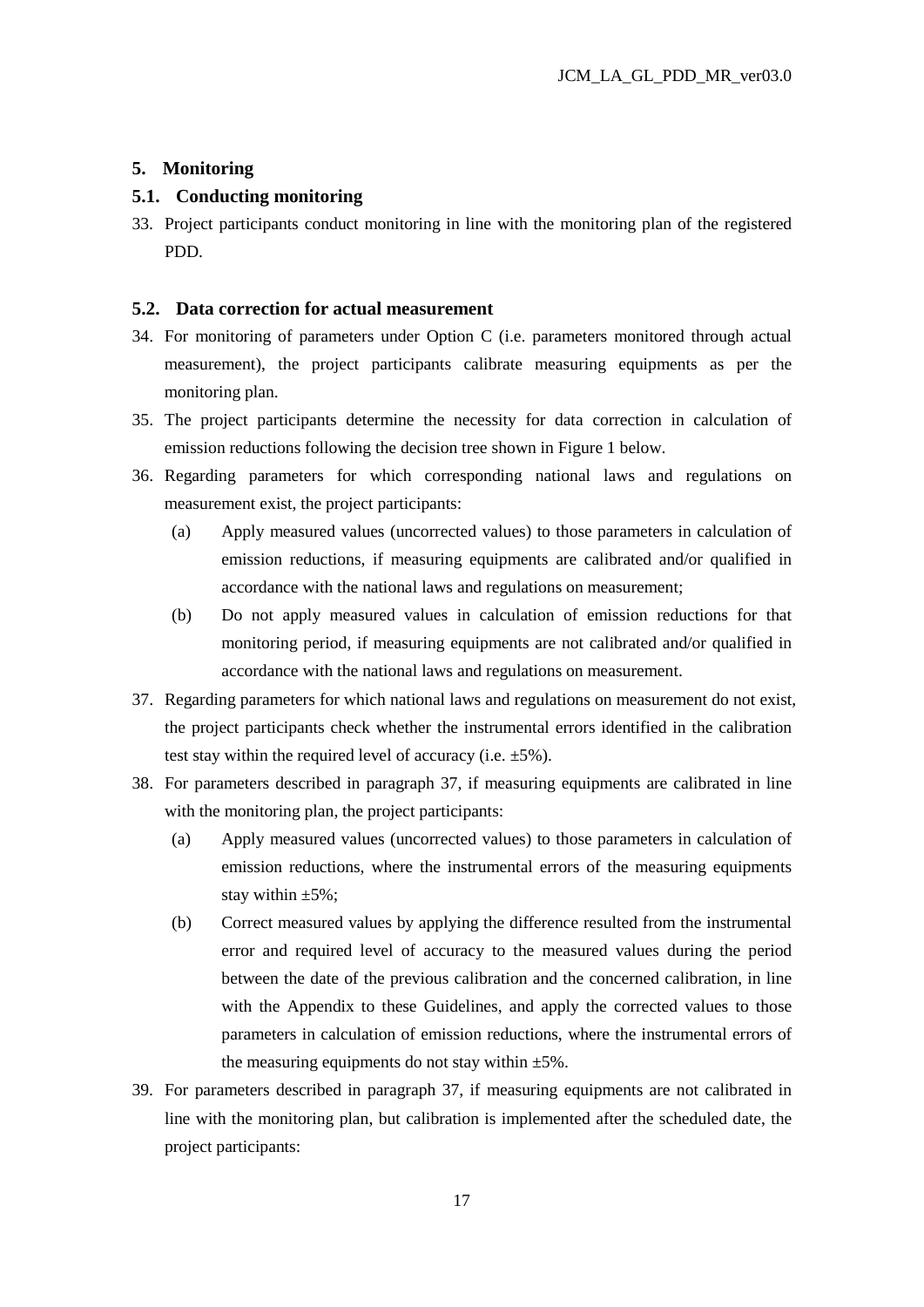- (a) Apply measured values (uncorrected values) to those parameters in calculation of emission reductions, where the instrumental errors identified in the delayed calibration test stay within  $\pm 5\%$ ;
- (b) Correct measured values by applying the difference resulted from the instrumental error identified in the delayed calibration and required level of accuracy to the measured values during the period between the date of previous calibration and the actual date of calibration in line with the Appendix to these Guidelines, and apply the corrected values to those parameters in calculation of emission reductions, where the instrumental errors identified in the delayed calibration test do not stay within  $\pm 5\%$ .
- 40. Correction of values in line with paragraph 38(b) and 39(b) are conducted in a manner which results in a conservative calculation of emission reductions, as shown in the Appendix.
- 41. For parameters described in paragraph 37, if measuring equipments are not calibrated in line with the monitoring plan and calibration is not implemented after the scheduled date, the project participants do not apply measured values in calculation of emission reductions for that monitoring period.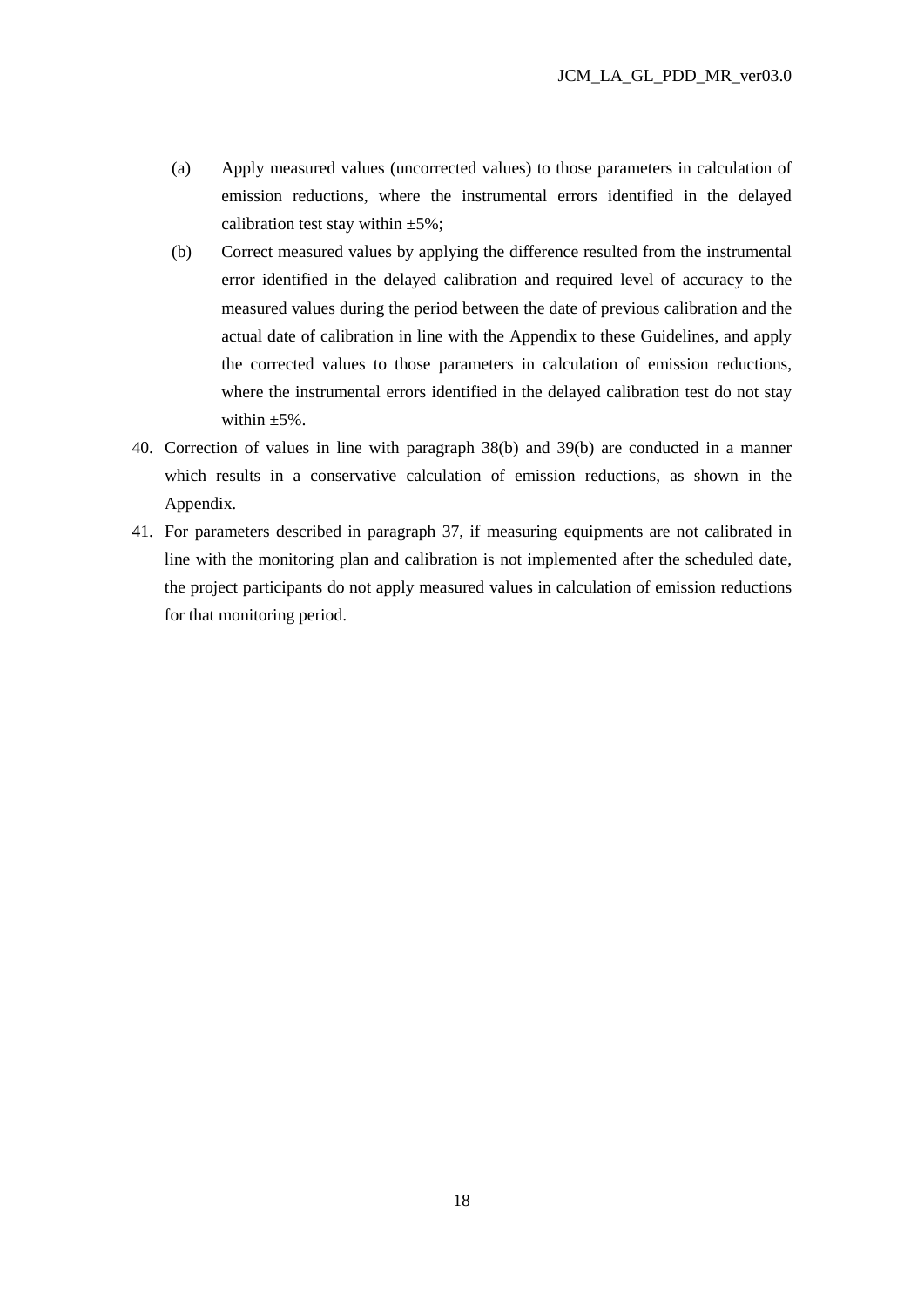

Figure 1 Decision tree for data correction

## **5.3. Recording and archiving data**

- 42. The project participants record and archive the data as per the monitoring plan.
- 43. When conducting monitoring, the project participants archive the evidence and records that validate the figures to be stated in the monitoring report(s). It includes the source documents that form the basis for calculations and other information underlying the emission reductions.

#### **6. Developing a Monitoring Report**

- 44. The project participants develop a monitoring report using the Monitoring Report Sheet applied to the registered JCM project.
- 45. For each parameter in the Monitoring Report Sheet, the project participants describe appropriate information corresponding to the following items:
	- (a) Monitoring period: Describe the monitoring period;
	- (b) Monitored values: Provide the values of the monitored parameter for the purpose of calculating emission reductions;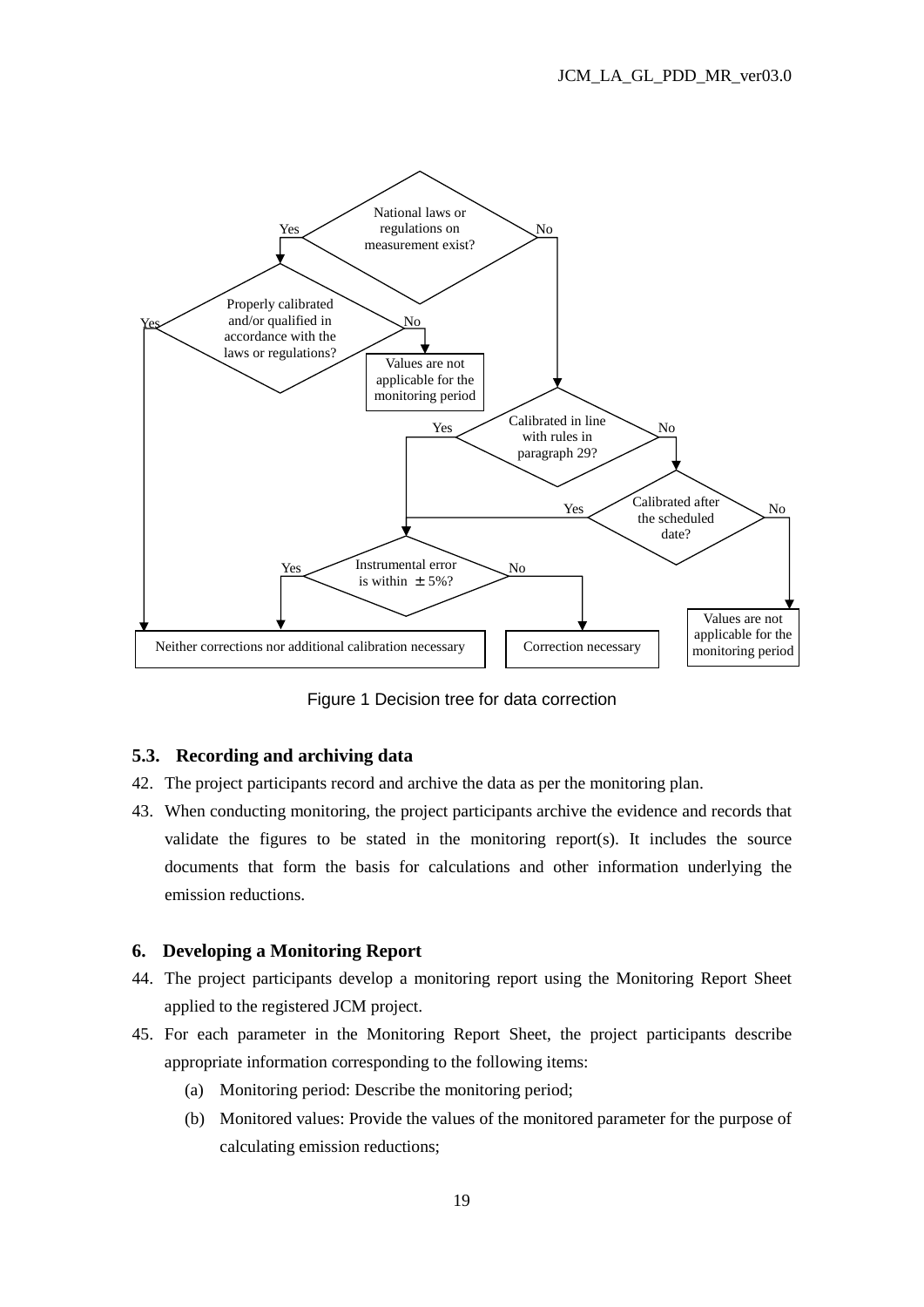- (c) Monitoring option: Fill in the monitoring option used;
- (d) Source of data: Provide the source of data used. Clearly indicate the type of data source (e.g. logbooks, daily records, surveys, etc.) and spatial level of data (e.g. local, regional, national, international), if applicable;
- (e) Measurement methods and procedures: Describe how the parameters are measured/calculated including QA/QC procedures applied. If the parameter is measured, describe the equipments used to measure it, including details on accuracy level, and calibration information (frequency, date of calibration and validity);
- (f) Monitoring frequency: Describe the monitoring frequency.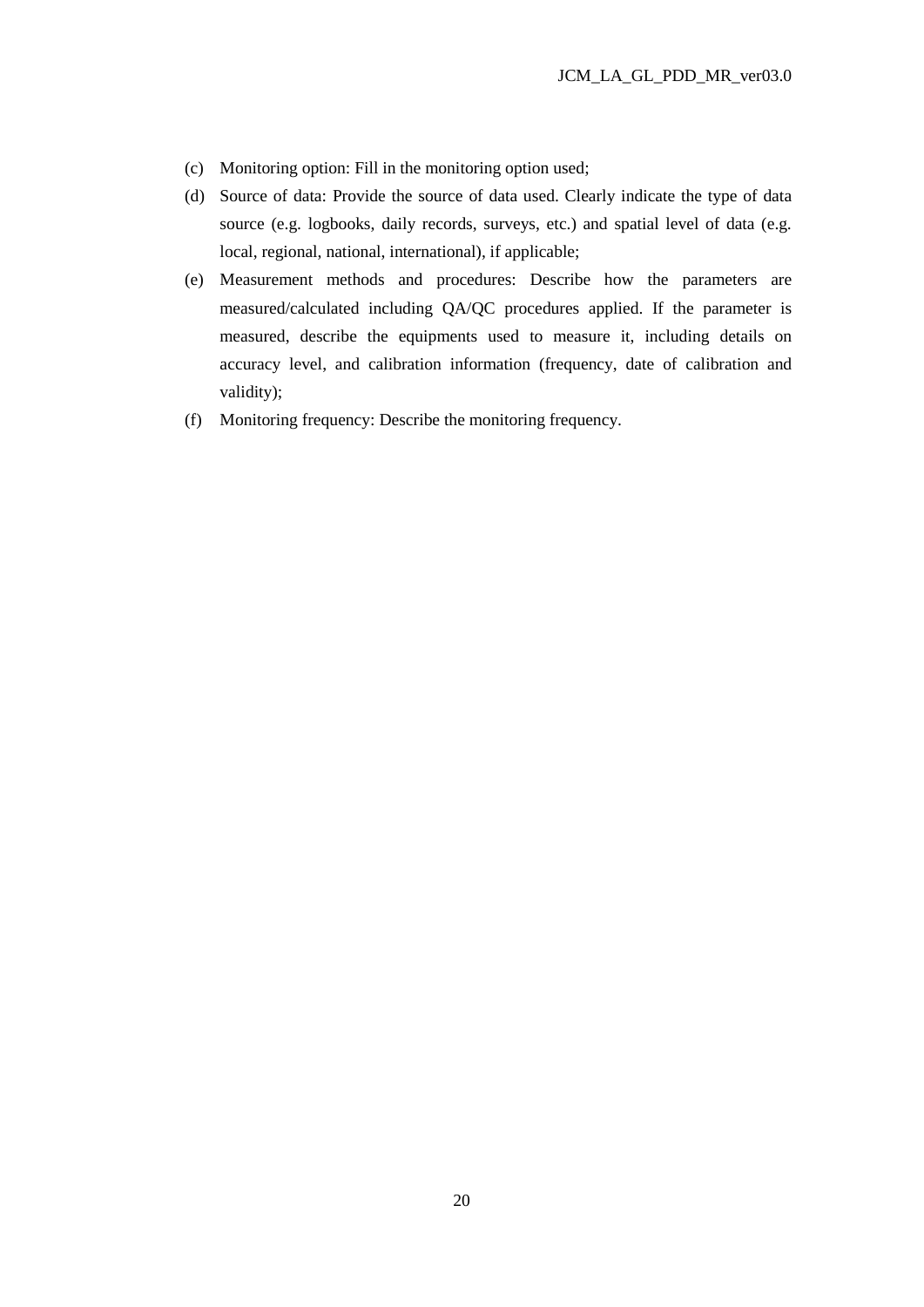# JCM\_LA\_GL\_PDD\_MR\_ver03.0

## **<Example of a Monitoring Report Sheet>**

#### **Monitoring Report Sheet (input sheet) [For Verification]**

Monitoring Spreadsheet: JCM\_LA\_AM001\_ver01.0

| Table 1: Parameters monitored ex post |                                |                         |                                                                   |                                   |                                 |                             |                  |                                                                                                                                                                                                                                                                                                                                                                                                              |                                |                   |
|---------------------------------------|--------------------------------|-------------------------|-------------------------------------------------------------------|-----------------------------------|---------------------------------|-----------------------------|------------------|--------------------------------------------------------------------------------------------------------------------------------------------------------------------------------------------------------------------------------------------------------------------------------------------------------------------------------------------------------------------------------------------------------------|--------------------------------|-------------------|
| (a)                                   | (b)                            | (c)                     | (d)                                                               | (e)                               | (f)                             | (g)                         | (h)              | (i)                                                                                                                                                                                                                                                                                                                                                                                                          | (i)                            | (k)               |
| <b>Monitoring</b><br>period           | <b>Monitoring</b><br>point No. | <b>Parameters</b>       | <b>Description of data</b>                                        | <b>Monitored</b><br><b>Values</b> | <b>Units</b>                    | <b>Monitoring</b><br>option | Source of data   | <b>Measurement methods and procedures</b>                                                                                                                                                                                                                                                                                                                                                                    | <b>Monitoring</b><br>frequency | Other<br>comments |
| **/**/2013-<br>**/**/2014             | (1)                            | $ {\sf PFC}_{\sf D.D} $ | Project diesel fuel<br>consumption during the<br> period p        | 4,000 kl/p                        |                                 | <b>Option B</b>             | purchase records | - Collecting purchase amount from retailer invoices and<br>inputting to a spreadsheet manually<br>- Project deputy managers have double checked the input<br>data with invoices on **/**/2013 and **/**/2014.<br>- An input error was found on the data of **/**/2013, then<br>corrective action was instructed to a facility manager.                                                                       | once a month                   |                   |
| **/**/2013-<br>**/**/2014             | (2)                            | $PEC_p$                 | <b>Project electricity</b><br>consumption during the<br> period p |                                   | 8,000 MWh/p                     | <b>Option C</b>             | monitored data   | Collecting electricity consumption data with<br>verified/calibrated electricity monitoring devices and<br>inputting to a spreadsheet electrically<br>- Three verified monitoring devices fully compliant with the<br>international standard IS00XX are installed on **/**/2013.<br>Electricity meter was calibrated on **/**/2013 and its the<br>accuracy (1.5%) was confirmed to be valid until **/**/2014. | continuous                     |                   |
| N/A                                   | N/A                            | $ PFC_{L,D} $           | <b>Project LPG consumption</b><br>during the period $p$           |                                   | 0 t/p                           | N/A                         | N/A              | N/A                                                                                                                                                                                                                                                                                                                                                                                                          | N/A                            | N/A               |
| N/A                                   | N/A                            | $ {\sf PFC}_{\sf N.D} $ | Project natural gas<br>consumption during the<br> period p        |                                   | $0 1000$ Nm <sup>3</sup> /p N/A |                             | N/A              | N/A                                                                                                                                                                                                                                                                                                                                                                                                          | N/A                            | N/A               |
| N/A                                   | N/A                            | $ PFC_{K,p} $           | Project kerosene<br>consumption during the<br> period p           |                                   | $0 $ kl/p                       | N/A                         | N/A              | N/A                                                                                                                                                                                                                                                                                                                                                                                                          | N/A                            | N/A               |

#### **Table 2: Project-specific parameters fixed** *ex ante*

| (a)               | (b)                                                                                                           | (c)                     | (d)             | (e)                                                                                                                                                                                                                                                          | (f)                   |
|-------------------|---------------------------------------------------------------------------------------------------------------|-------------------------|-----------------|--------------------------------------------------------------------------------------------------------------------------------------------------------------------------------------------------------------------------------------------------------------|-----------------------|
| <b>Parameters</b> | <b>Description of data</b>                                                                                    | <b>Estimated Values</b> | <b>Units</b>    | Source of data                                                                                                                                                                                                                                               | <b>Other comments</b> |
| <b>EER</b> office | Percentage of improvement in  <br>energy consumption efficiency<br>for [Office Building] using<br><b>BEMS</b> |                         | $22\frac{9}{6}$ | Past records of 30 similar size office buildings for the period of 2008-2012 measured by the project<br>participant, BEMS provider.<br>Data set of each building has the data of before and after BEMS implementation at least for one year<br>respectively. |                       |

#### **Table 3:** *Ex-post* **calculation of CO2 emission reductions**

| <b>Monitoring Period</b> | CO <sub>2</sub> emission reductions | <b>Units</b>              |
|--------------------------|-------------------------------------|---------------------------|
| **/**/2013-**/**/2014    |                                     | 1,556 tCO <sub>2</sub> /p |

#### **[Monitoring option]**

| Option A        | Based on public data which is measured by entities other than the project participants (Data used: publicly recognized data such as statistical data and specifications) |
|-----------------|--------------------------------------------------------------------------------------------------------------------------------------------------------------------------|
| Option B        | Based on the amount of transaction which is measured directly using measuring equipments (Data used: commercial evidence such as invoices)                               |
| <b>Option C</b> | Based on the actual measurement using measuring equipments (Data used: measured values)                                                                                  |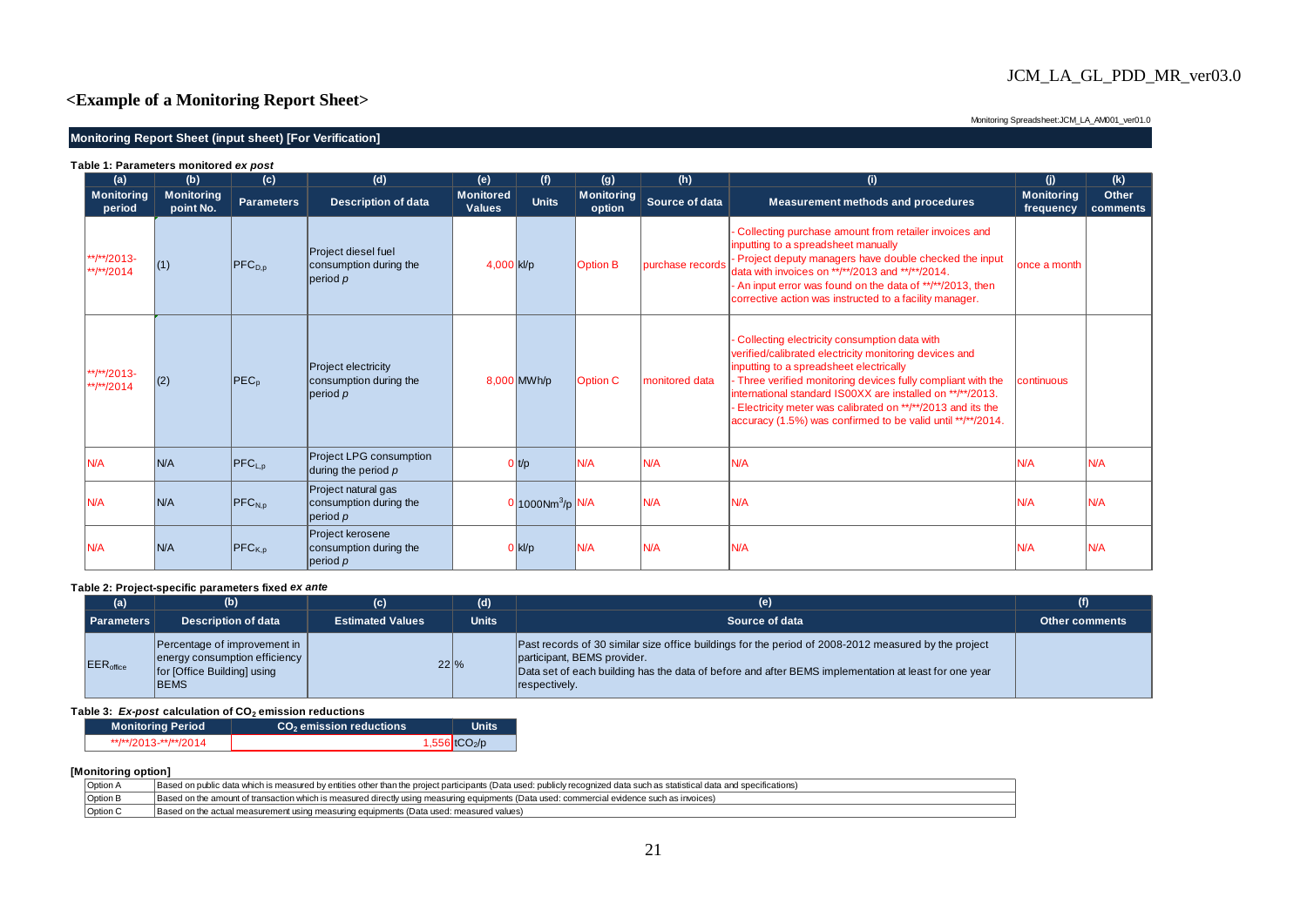#### **Appendix: Accuracy Level and Calibration**

- 1. The following provides an illustrative example for applying the provisions in paragraphs 38 and 39 on the treatment of monitored parameters for which national laws and regulations on measurement do not exist.
- 2. A hypothetical biomass power generation project is envisaged. The project generates electricity from biomass fuel and supplies it to the grid system. The project consumes diesel oil for a start-up and auxiliary fuel source to meet the required level of output. In this example, emission reductions are calculated as the difference between reference emissions calculated by multiplying electricity generated and emission factor of the grid, and project emissions calculated by multiplying diesel oil consumed and its emission factor.
- 3. If the instrumental errors identified in the calibration test do not exceed  $\pm 5\%$ , then no correction is needed. An example is shown in example 1
- 4. If the instrumental errors identified in the calibration test exceeds  $\pm 5\%$ , then a correction to the measured values is applied. The degree of correction is the identified errors minus 5%, in a way that results in a conservative calculation of emission reductions. An example is shown in example 2

**Example 1: When the instrumental errors identified in the calibration test do not exceed ±5%** 

| <b>Measured</b> | <b>Parameter</b>                       | <b>Error identified</b> | <b>Applied values</b>               |
|-----------------|----------------------------------------|-------------------------|-------------------------------------|
| value           |                                        | during (delayed)        |                                     |
|                 |                                        | calibration             |                                     |
| 100 MWh         | Electricity supplied to the            | $\pm 0.2\%$             | 100 Wh (uncorrected), since the     |
|                 | grid (required parameter               |                         | error identified by calibration is  |
|                 | for calculating reference              |                         | less than or equal to the required  |
|                 | emissions)                             |                         | accuracy level of $\pm 5\%$ , no    |
|                 |                                        |                         | correction needed                   |
|                 | 800 liters of Diesel flow to the power | $\pm 2\%$               | 800 liters (uncorrected), since the |
| diesel          | plant (required parameter              |                         | error identified by calibration is  |
|                 | for calculating project                |                         | less than or equal to the required  |
|                 | emissions)                             |                         | accuracy level of $\pm 5\%$ , no    |
|                 |                                        |                         | correction needed                   |